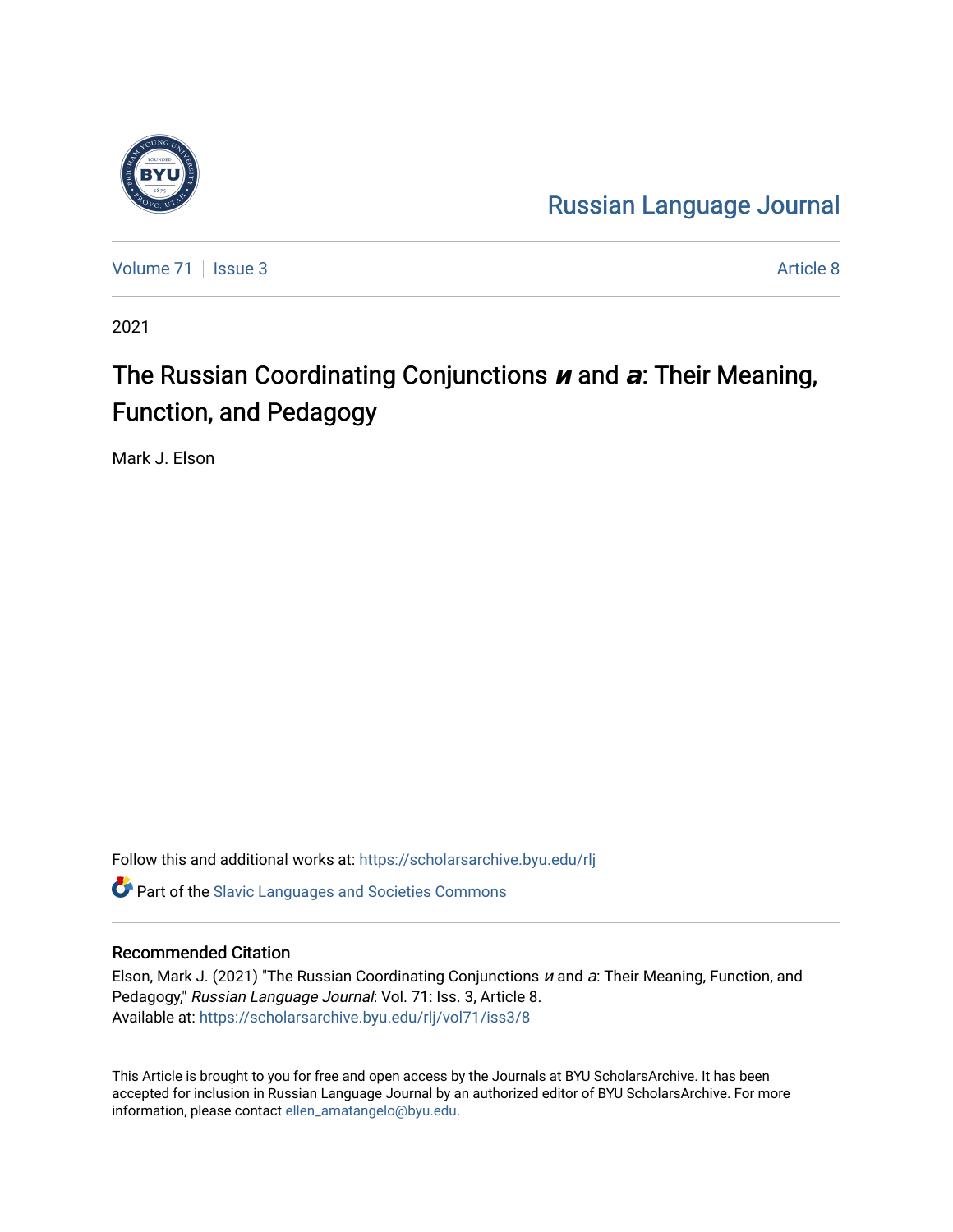# **The Russian Coordinating Conjunctions** *и* **and** *а***: Their Meaning, Function, and Pedagogy**

#### **Mark J. Elson**

#### **1. Introduction**

This paper is concerned with the systemic status of the coordinating conjunctions *и* and *а* in Contemporary Standard Russian. Most previous treatments of *и* and *а* have, without comment, viewed them as minimal syntactic units (i.e., words) defined, for systemic purposes, functionally—as equating or likening in the case of *и* but contrasting or opposing in that of *а*. However, these treatments, whether intentionally or unwittingly, have left unattended the possibility that *и* and *а*, although syntactic units, are more properly defined grammatically (i.e., are systemically characterized by an invariant grammatical meaning of which their functions are derivative).<sup>1</sup> At least one previous treatment, by Rudnitskaya and Uryson (2008), does treat meaning, but it is limited in scope with questionable conclusions and therefore leaves the issue of the systemic basis of *и* and *а*—function or grammatical meaning unresolved.

My focus herein is the relevance to this question of, to the best of my knowledge, a heretofore unmentioned peculiarity of the following frame with respect to the occurrence of *u* and  $a$ <sup>2</sup>

Иван поёт ... Мария смотрит телевизор<sub>s</sub> 'Ivan is singing and/but Maria is watching television.'

I will henceforth designate this frame I−M abbreviating Ivan x Maria y and define it as a compound sentence comprising two simple sentences differing in both subject (i.e., here Ivan versus Maria) and predicate (i.e., here x versus y). For analytic purposes, I will oppose this

<sup>1</sup> For a concise statement and illustration of the difference between grammatical meaning and function or syntactic meaning, see Jakobson (1984a, 65, 69–71), which clarifies the difference with reference to the treatment of case in Russian.

<sup>2</sup> To avoid a potentially confusing proliferation of punctuation marks, I have refrained from using the period and question mark in the citation of data, although not in glosses. I have replaced the period in citations with subscript s and the question mark with subscript q, abbreviating statement and question respectively.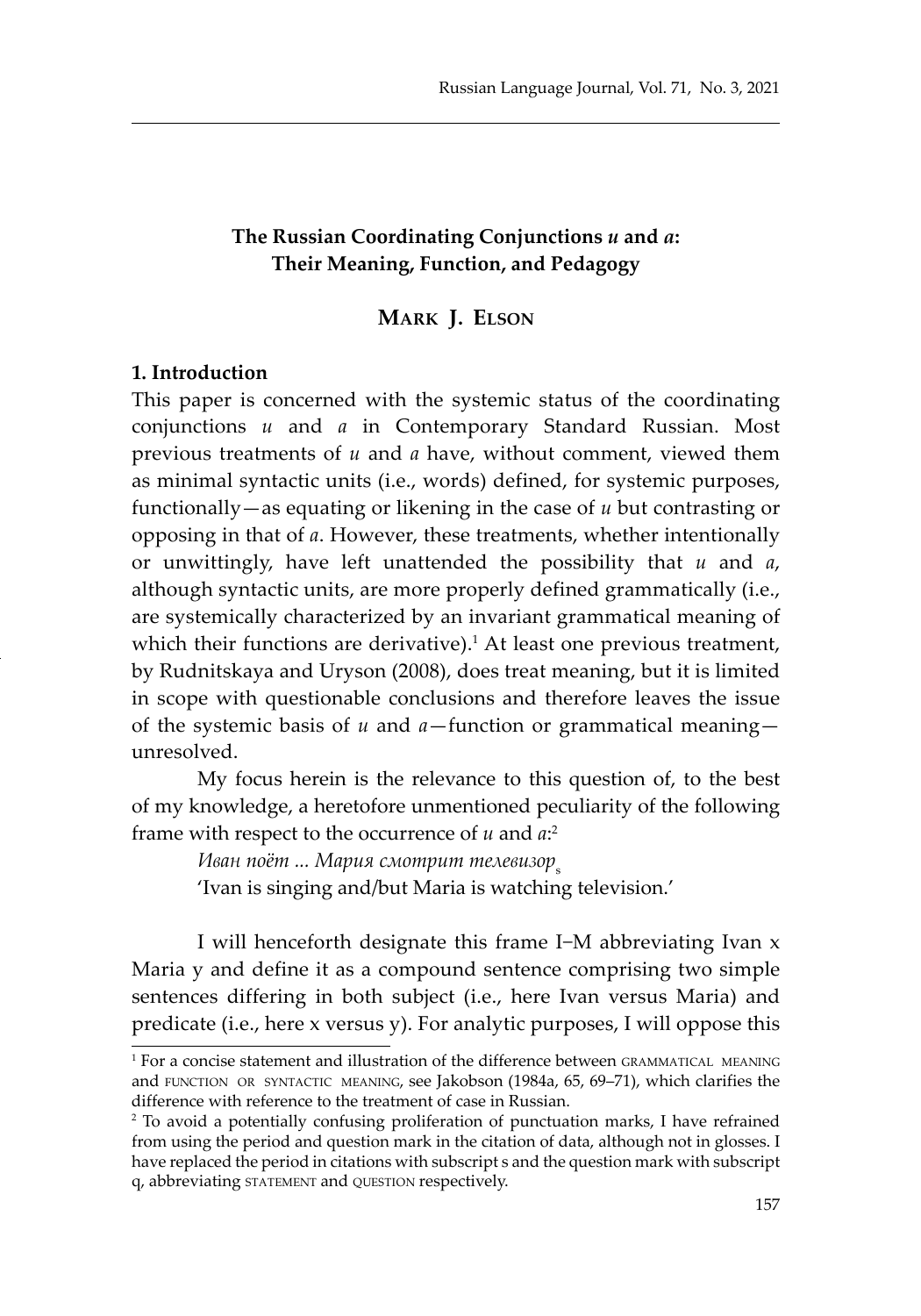frame to *Иван поёт ... Мария поёт*<sup>s</sup> , 'Ivan is singing and Maria is singing,' which I will designate I+M abbreviating Ivan x Maria x and define as a compound sentence comprising two simple sentences differing in either subject or predicate but not both (i.e., sharing either subject or predicate, here the latter as x). It had been my understanding that, with regard to the occurrence of *и* and *а* characterized functionally, I+M requires *и* because it can be understood only as an equation and is therefore compatible only with *и*, which functions to equate. I understood I−M, however, to permit both *и* and *а* with the expected difference—that is, *и* functioning to equate (i.e., signal that the speaker wishes to communicate that both I and M are engaged in activity) and *а* functioning to contrast (i.e., signal that the speaker wishes to communicate that I and M are engaged in different activities). This understanding was challenged when my use of *и* in I−M was corrected to *а* by a native speaker colleague informing me that *и* is not possible in such sentences—that *а* is the only possibility in I−M even in the absence of contrast (i.e., even if the speaker's communicative goal is to equate rather than contrast) and that *а* can also be used to communicate neutrally, without equating or contrasting. Upon inquiry of other native speakers, however, I encountered disagreement, with most confirming the unacceptability of *и* in I−M (i.e., requiring *а* regardless of the speaker's communicative goal) but some accepting it, for example, as one speaker noted, in answer to the question *Что делают дети* q  *'What are the children doing?'*. An instance of *и* in I−M does in fact appear in Launer (1974, 65), although not with reference to I−M, which is unmentioned elsewhere in the literature on coordinating conjunctions.<sup>3</sup>

The disagreement among native speakers relating to the occurrence of *и* and *а* in I−M, I wish to argue, is not merely one of idiosyncratic preference but evidence for grammatical meaning as their systemic basis, thus rendering their functions a result of that meaning. It is specifically the incompatibility of *и* with I−M and consequent necessity of *а* that are the focal points of my argument and therefore the data from which I will proceed. First, however, I will turn to a preliminary matter regarding the domain of my treatment, then to a brief survey and critical summary of representative previous treatments of this topic (i.e., to a

 $3$  It is important to note that there is no structural or other injunction against the appearance of both и and а in a given frame. There are frames in which both can occur with a concomitant difference in communicative result; see Rudnitskaya and Uryson (2008, 6) for an example.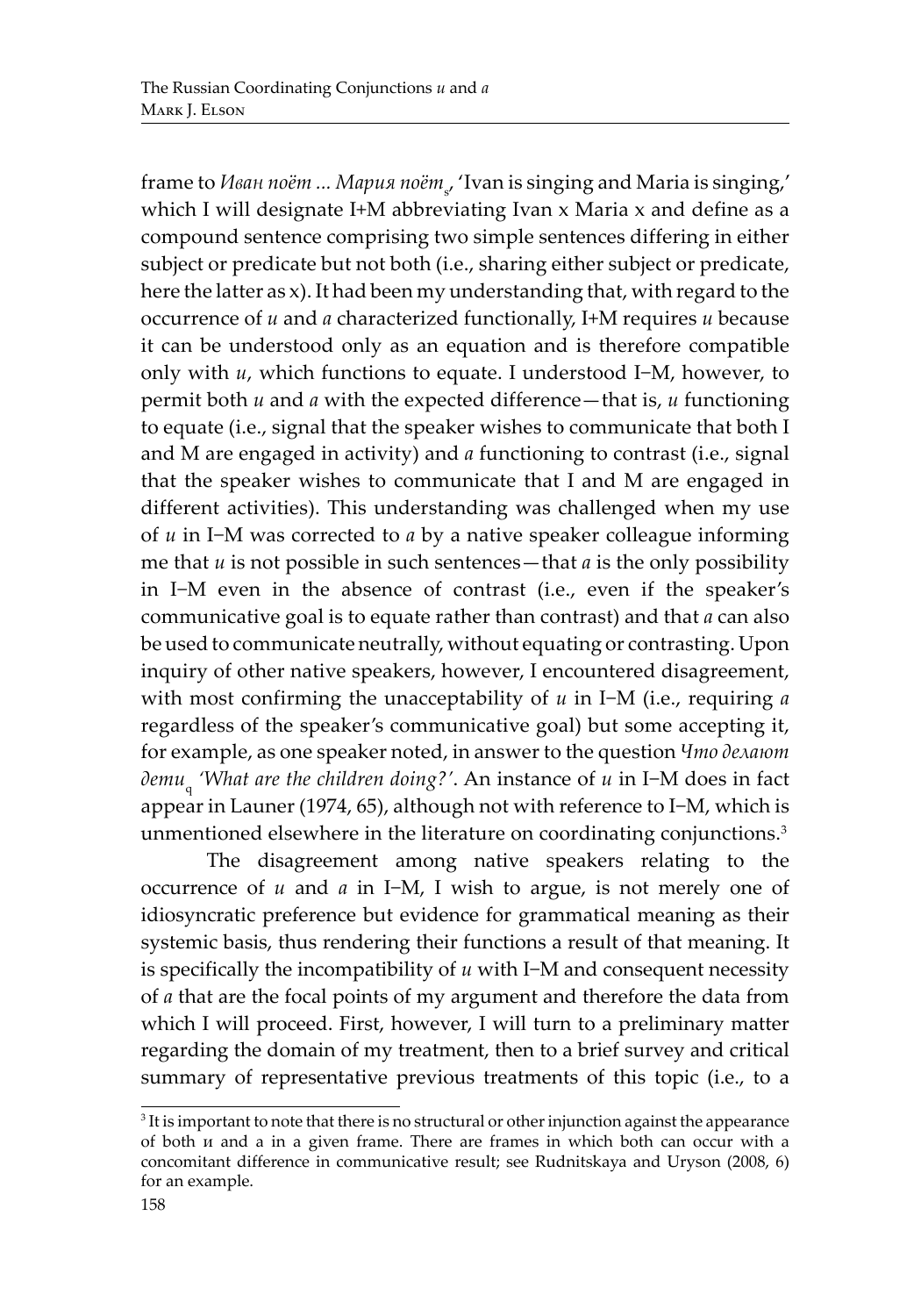review of the nature—largely if not exclusively functional—and extent of their coverage, thereby demonstrating that I−M is not only unmentioned in them but unaccommodated by the treatment they offer). In this regard, with the exception of Rudnitskaya and Uryson (2008), scholars have assumed that *и* and *а* both have fixed values, whether meaning or function, *и* being associated in some sense with equation or likeness and *а* with contrast or difference, although some previous treatments observe in passing and without recognizing its implications a property of *а* relevant to the resolution of I−M that I will offer. Nevertheless, if *а* is consistently associated, either directly or through meaning, with contrast as its function, we cannot systemically accommodate the absence of contrast that speakers may wish to signal with I−M or the inability of *и* to occur in it signaling the equation they may intend. I will conclude with attention to the consequences of my findings for the teaching of *и* and *а* in the Russian language classroom.

#### *1.1 A preliminary matter: The domain of the corpus*

The analysis of *и* and *а* is complicated by the occurrence of both in contexts that are not compatible with conjunction as the instantiated part of speech. In these contexts, the usual response is to recognize them as instantiations in the contemporary language of particle, and in that capacity not a part of their synchronic treatment as conjunctions. Nevertheless, the occurrence of *и* and *а* as particles does relate to their occurrence as conjunctions because, diachronically, the former emerged from the latter. As a result, it is a potential source of evidence for the systemic organization that characterized the latter and may still characterize it.<sup>4</sup> An overview of their occurrence as particles, especially the differences between them in this regard, is therefore useful.

Particles are defined, according to Vasilyeva (n.d., 8) citing Vinogradov (1947, 663), as:

classes of those words which, as a rule, have no completely independent real, or material, meaning, but for the most part introduce additional shades into the meanings of other words, phrases or sentences, or are used to express all kinds of grammatical (and, consequently, logical and expressive) relation.

<sup>4</sup> For the relevance of historical information in synchronic analysis, here the emergence of *и* and *а* as particles in Russian to their status as conjunctions, see Kiparsky (1968).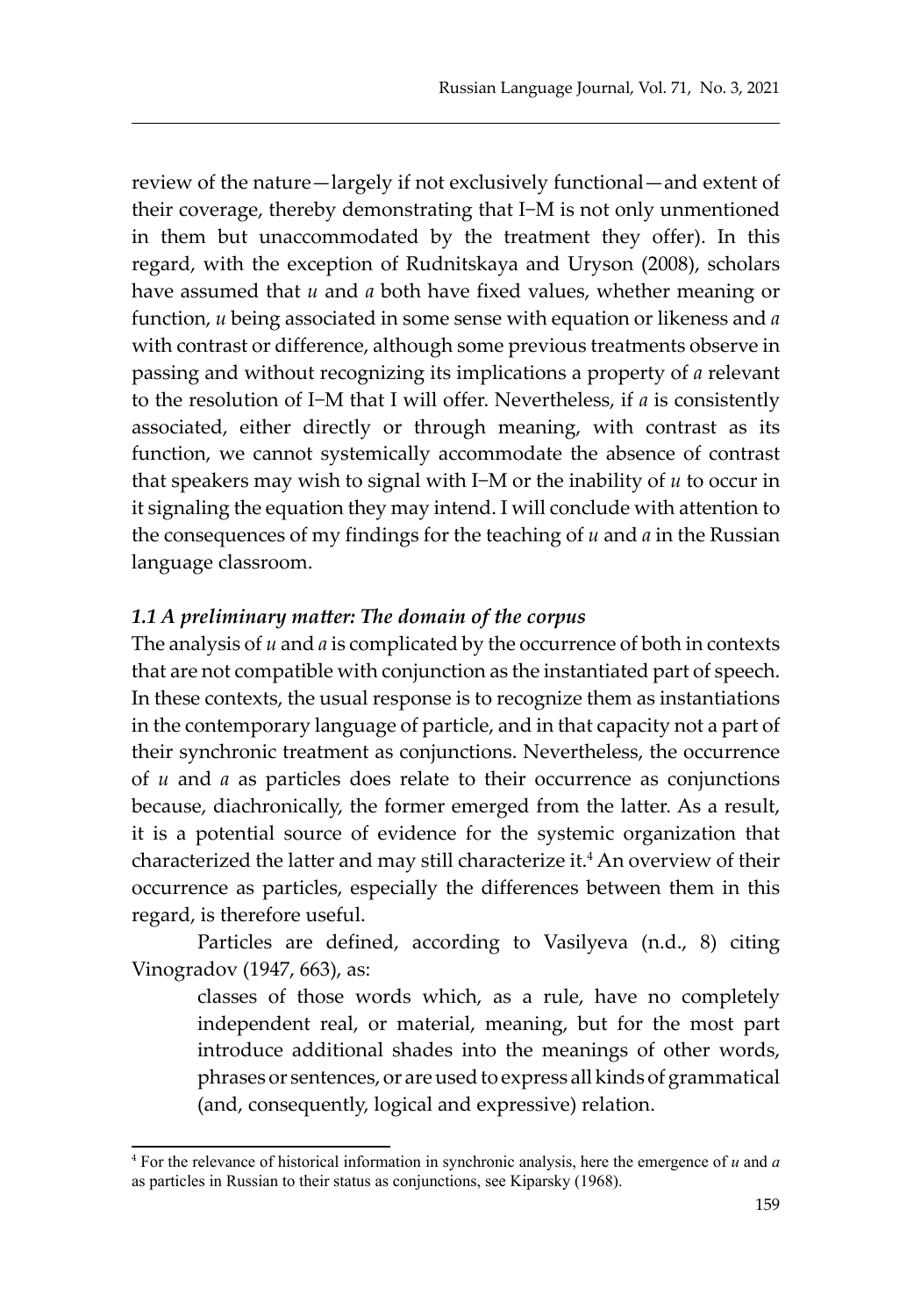Relevant to the dual status of *и* and *а*, she comments:

It is very difficult to distinguish between particles and the conjunctions they have evolved from, since the conjunctive particles generally retain, to a greater or lesser degree, their *copulative* function. (n.d., 12; emphasis added)

With regard to the retention of copulative function by *а*, she observes:

In dialogue, the particle *а* is placed at the beginning of the sentence, especially in questions, which is a sign of ellipsis, of a hidden logical *link* with the omitted parts, and which emphasizes the spontaneity of a live conversation. (n.d., 151; emphasis added)

Vasilyeva's use of link may be understood as an implicit recognition of the retention by *а* of copulative function (i.e., function as a conjunction although undoubtedly diminished in force and with no element of contrast, in at least some instances of its occurrence as a particle, specifically those instances which are sentence-initial). Wade (2011, 510) gives examples of such instances accompanied by functionally oriented descriptive labels:

(1) stating the apparently obvious; e.g.,*Что же мне теперь делать*<sup>q</sup> *А очень просто*<sup>s</sup> 'What should I do now? It's very simple.'

(2) instantiating a conversational exchange; e.g., *Митю можно*<sub>q</sub> A *он на работе*<sup>s</sup> *А когда он будет*<sup>q</sup> 'Can I speak to Mitja? He's at work. When will he be home?'

To these we can add instantiating specification or definition е.g., (3) *Нас было трое, а именно*: *Панов, Белова и я* 'There were three of us: Panov, Belova and me.' In other instances of *а* as a particle, we must assume the absence not only of contrastive function but also copulative function. By contrast, although *u* may, according to Vasilyeva (n.d., 134) retain an element of its copulative function, it is also typically characterized by other functions—e.g., imparting and emphasizing regularity, correspondence, and the naturalness of connections, all of which can, perhaps, be seen, although Vasilyeva makes no mention of it, as an outgrowth of its equating function as a conjunction (e.g., regularity as equating to an established norm). This is unlike *а*, which, in its occurrence as a particle, seems not to retain contrastive or other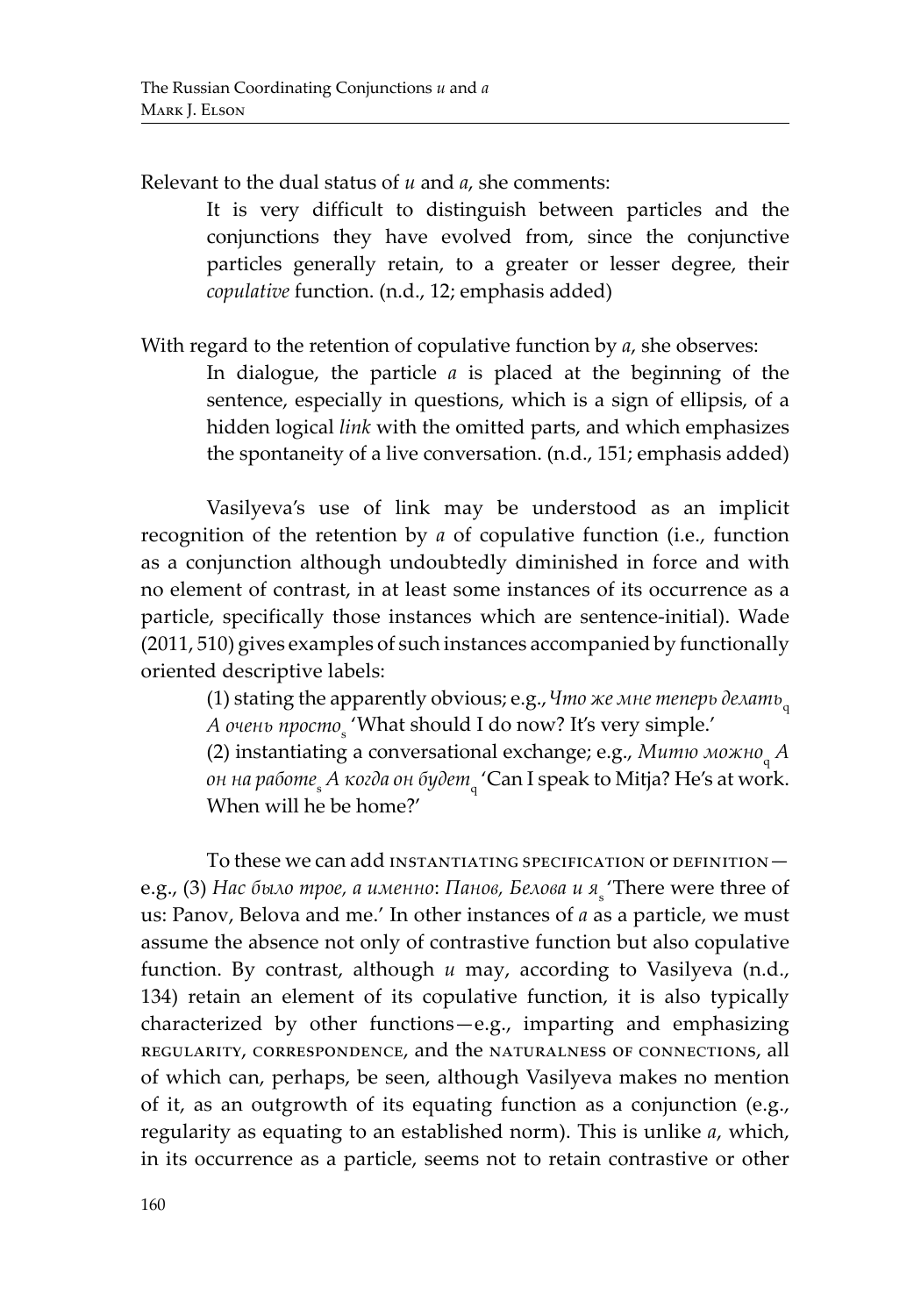function beyond copulative. We may speculate that *и* in its systemic essence as a conjunction, whether grammatical or functional, was and is, in some semiotic sense, more substantial than *а*, and thus *и* was generally not reduced, in particle usage, merely to a diminished variant of linkage as, apparently, *а* was or could be. This observation is significant because it is compatible with, and even suggestive of, the argument I will make for the systemic relevance of meaning rather than function in the synchronic status of *и* and *а* as conjunctions. Thus, at the very least, we can be reasonably certain that the diachrony of *и* and *а* cannot be seen as problematic for the view that meaning rather than function is synchronically their systemic basis.

#### **2. Previous treatments: Introductory remarks**

Previous treatments of Russian conjunctions, like those of other parts of speech and the linguistic system generally, differ considerably in depth and detail, as a reflection, we may assume, of their purpose and, in that connection, intended audience. With these differences in mind, we can, for organizational purposes, typologize the treatments as FORMAL or informal, with formal treatments invoking the principles and structures of theoretical linguistics and informal treatments relying primarily on translation sometimes accompanied by limited commentary referring to function, usually under one of its aliases: use and occurrence. Informal treatments are further divisible into INSTRUCTIONAL and consultative, with instructional treatments characteristic of textbooks and consultative treatments characteristic of reference grammars. In relying on translation and commentary, instructional and consultative treatments are similar in content and cannot be called analyses in the strict sense but only descriptions because there is no reference to system. Formal treatments, by contrast, do refer to system and therefore do qualify as analyses. In this regard, I note that the status and role of meaning and function in all sources, but especially informal, are often difficult to determine and may well be moot because, with the single exception of Rudnitskaya and Uryson (2008), on which I will comment in a following section, there is no evidence in any of the sources that the distinction played a role in the analysis or was recognized as relevant by the investigator in the evaluation of data. Phraseology suggestive of function is usual regardless of the level of formality, but we also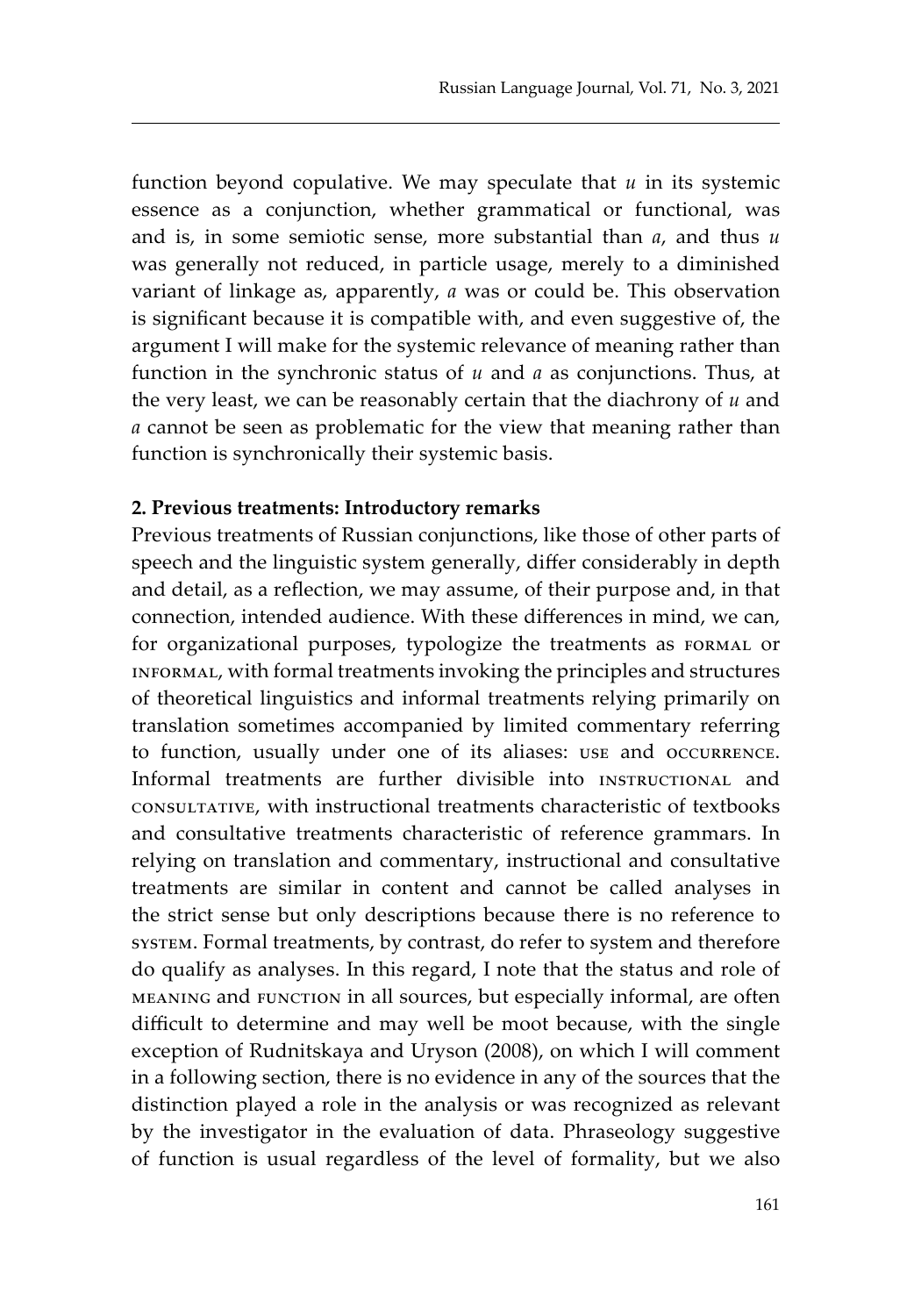find references to meaning, although there is nothing to suggest that meaning, as opposed to function, was the object of investigation or that the investigator recognized the difference for purposes of analysis. Dengub and Rojavin (2010, 148–153), a consultative treatment, provides a case in point in the section designated meanings and functions of the coordinating conjunctions *и, а, но*. This designation notwithstanding, the phraseology is indisputably suggestive of, or refers explicitly to, function (e.g., "the core function of the conjunction  $u$  is to unite ..." with an explicit reference to function, although in a preceding sentence the authors refer to "semantic meanings" with regard to *и* and other coordinating conjunctions). Nor, with the exception of Rudnitskaya and Uryson (2008), a formal treatment, do we find any component of the apparatus we typically associate with grammatical as opposed to syntactic and/or pragmatic treatment (e.g., the designation of a relevant grammatical meaning or category). Excluding Rudnitskaya and Uryson (2008), I will therefore assume the general absence of attention to meaning in previous treatments to be indicative of a failure to recognize it as relevant, and in my summary of them I will, for consistence, use phraseology compatible with function.

# *2.1 Previous informal treatments*

Informal treatments of *и* and *а*, especially if we include those online, are numerous, and consistently, whether instructional or consultative, they fail to distinguish explicitly between meaning and function, although the terminology and phraseology they use more often than not suggests function. Among instructional sources—i.e., textbooks—I consulted beginning-level *Nachalo* (Lubensky et al. 2001, *Live from Russia* (Lekić, Davidson, and Gor 2008), *Golosa* (Robin, Evans-Romaine, and Shatalina 2012), *Troika* (Nummikoski 2012), and *Mezhdu nami* (deBenedette et al. 2016). The upper-level textbooks I consulted—i.e., *V puti* (Kagan, Miller, and Kudyma 2006) and *Panorama* (Rifkin, Dengub, and Nazarova 2017) do not review conjunctions. I have summarized the beginning-level textbooks in appendix 1, which includes three older exemplars (i.e., Lunt 1968; Stilman and Harkins 1972; and Clark 1983) for comparison with more recent ones and in support of my view that contemporary (i.e., communicatively oriented) textbooks are no more enlightening than their predecessors were in the presentation of *и* and *а*. Appendix 1 also includes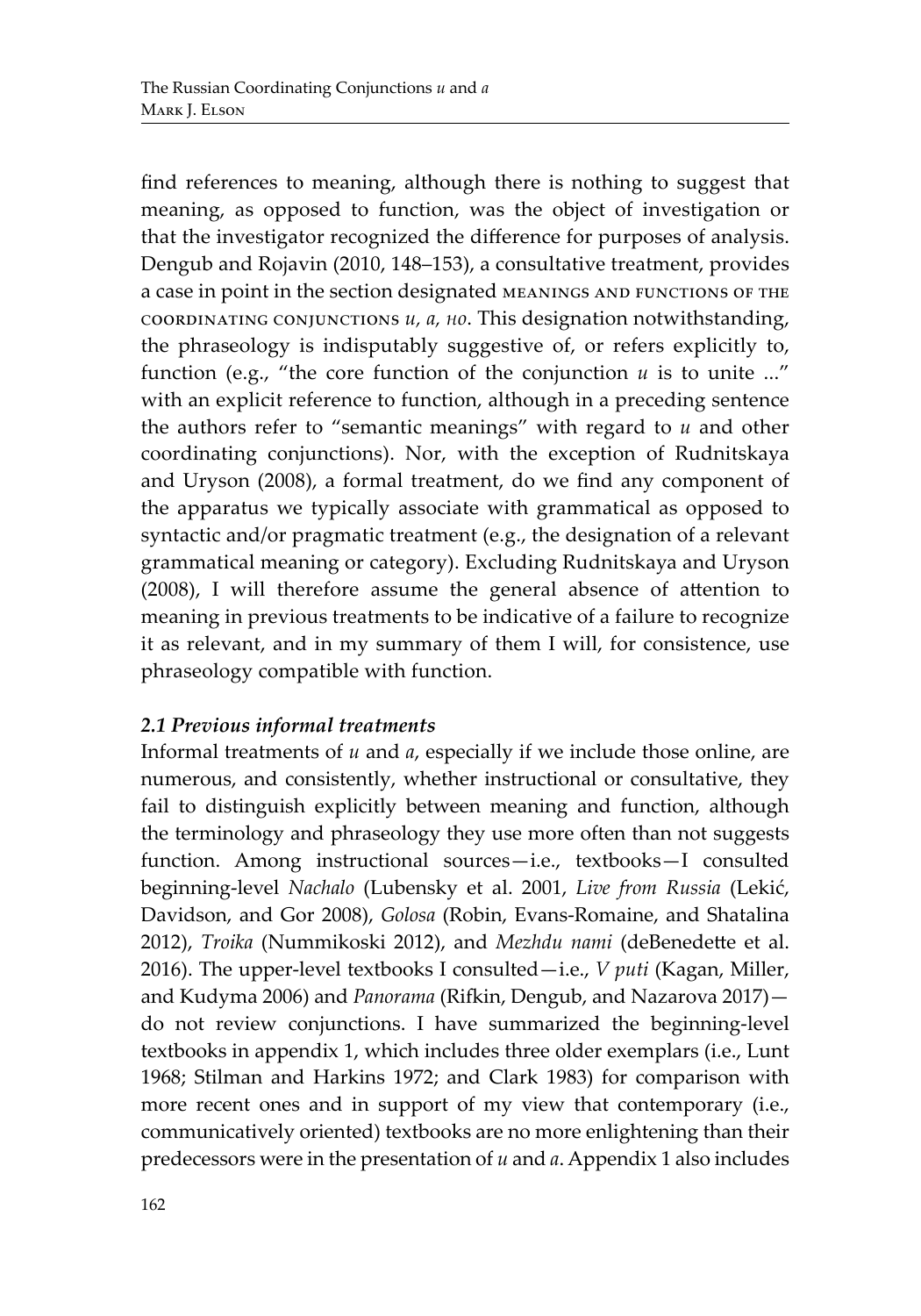Launer (1974), which, although not a conventional language textbook, is introductory in level. All of the exemplars—either directly via descriptive language or indirectly via translation (i.e., English equivalents)—associate *и* with equation or likeness in some capacity and *а* with contrast or difference. Thus, these exemplars provide no insight into the potential relevance of meaning or the peculiarity of I−M (i.e., its failure to permit *и*, thereby preventing the speaker from equating I and M as both engaged in activity, which results in the requirement of *а* regardless of the speaker's communicative goal). These instructional sources, therefore, require no further attention.

Among consultative sources, I included Borras and Christian (1971); Offord (1996); Rozental', Golub, and Telenkova (2016); and Wade (2011), all of which may be considered representative. Of the four, Rozental', Golub, and Telenkova (2016, 274–275) is the most detailed with respect to both the description and exemplification of *и* and *а*. The description is suggestive of function rather than meaning and begins with a simple division of conjunctions (i.e., *союзы*) into *сочинительные* (i.e., coordinating) and *подчинительные* (i.e., subordinating), with the former subcategorized into, among others, *соединительные* (i.e., uniting [= equating]) and *противительные* (i.e., contrasting). Uniting (i.e., equating) conjunctions like *и* are characterized as expressing *отношения перечисления* 'relationships of enumeration,' and contrasting coordinators like *а* as expressing *отношения противопоставления*, *несоответствия*, *различия* ... 'relationships of opposition, (of) the absence of correspondence, (of) difference.' The illustrations of *а* require no comment because, functionally, they all involve contrast in some obvious sense. The illustrations of *и* are more varied. In general, they, too, involve function, in particular enumeration in various manifestations (e.g., sequences, unordered lists, etc.). They do not, however, include obvious examples of equation like I+M, which is the function of *u* commonly illustrated in other sources, and it is possible that the authors view the equating function of *и* as inherent in enumeration, which is normally, like equation, a concatenation of similar items. They do include examples in which *u* introduces a clause of RESULT (e.g., [4] Он уже уехал, и [поэтому] невозможно было с ним поговорить<sub>s</sub> 'He had already left, so it was not possible to chat with him.'). This function of *и* often goes unmentioned but is noteworthy in demonstrating that *и* is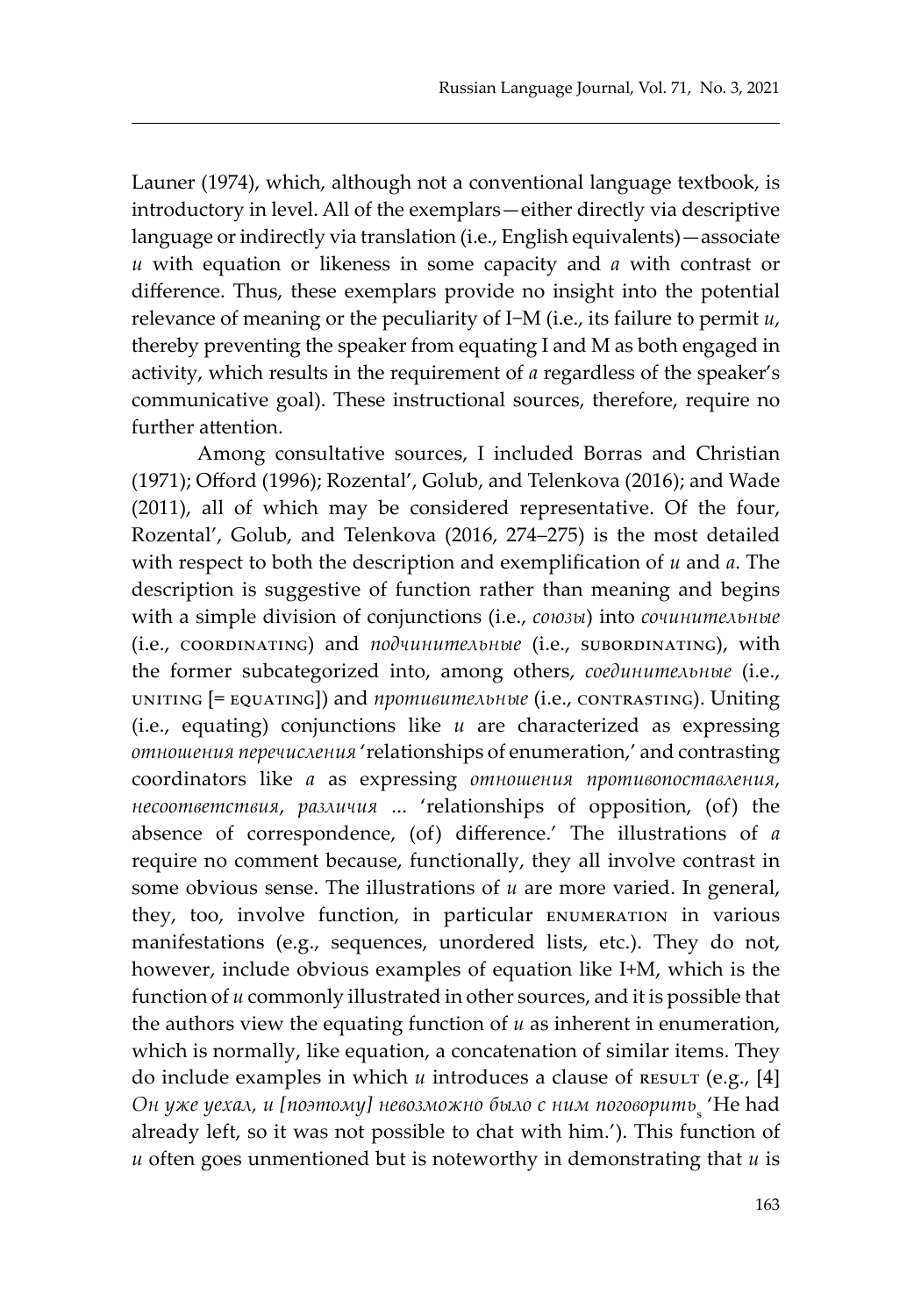more than enumerative and equative in its function as a conjunction. It may be significant that Rozental', Golub, and Telenkova provide these characterizations in their discussion of morphology (2016, 176–282) but illustrate them in their discussion of syntax (2016, 284–339), implying, perhaps, that they recognize, or at least assume, the systemic relevance of meaning as well as function. Nevertheless, they often use *служить* 'serve (as)' for descriptive purposes seemingly without attention to its implicit reference to function. In any case, despite their relatively comprehensive presentation of *и* and *а*, they leave unexplained the ability of *a* to occur when contrast is nor the intent of the speaker, as may be true in I−M. On the contrary, in mentioning *но* and *однако* in connection with  $a$ <sup>5</sup> they imply identity among the three with regard to the impartation of contrast although allowing for "additional shades of meaning."

Borras and Christian (1971), Wade (2011), and Offord (1996) are less detailed in their comment on, and illustration of, *и* and *а*. Offord (1996, 374–375) relies heavily on translation but offers snippets of commentary suggestive of function (e.g., "*а* may also translate English *and*, when that conjunction has contrastive meaning [= functions to contrast]"). There is, however, nothing relevant to the peculiarity of I−M. Borras and Christian (1971, 270–272) and Wade (2011, 486), although very much the same in content as Offord (1996), are nevertheless significantly different in one detail: they both recognize the ability of *а* to occur when there is *no* contrast (i.e., when the speaker's communicative goal is *not* contrast)—in contexts that should be incompatible with *а* if we follow previous treatments, which consistently associate *а* with contrast. This is the situation presented by I−M for those speakers whose internalized grammars do not permit *и*: they can use *a* in it *without* intending to signal contrast. Wade makes this observation in the following statement labeling *a* as an ADVERSATIVE conjunction, but adding that it

> links ideas which contrast without conflicting ... [in this regard, it] introduces a positive statement via a preceding negative ... [and it] introduces parenthetical statements. (2011, 486; emphasis added)

<sup>&</sup>lt;sup>5</sup> A full treatment of coordinating conjunctions in Russian must include attention to contrastive *но* and *однако* in addition to *и* and *а* but cannot be profitably undertaken until the relationship between *и* and *а* has been clarified; see Wade (2011, 487) for informal comment on *но* and *однако*.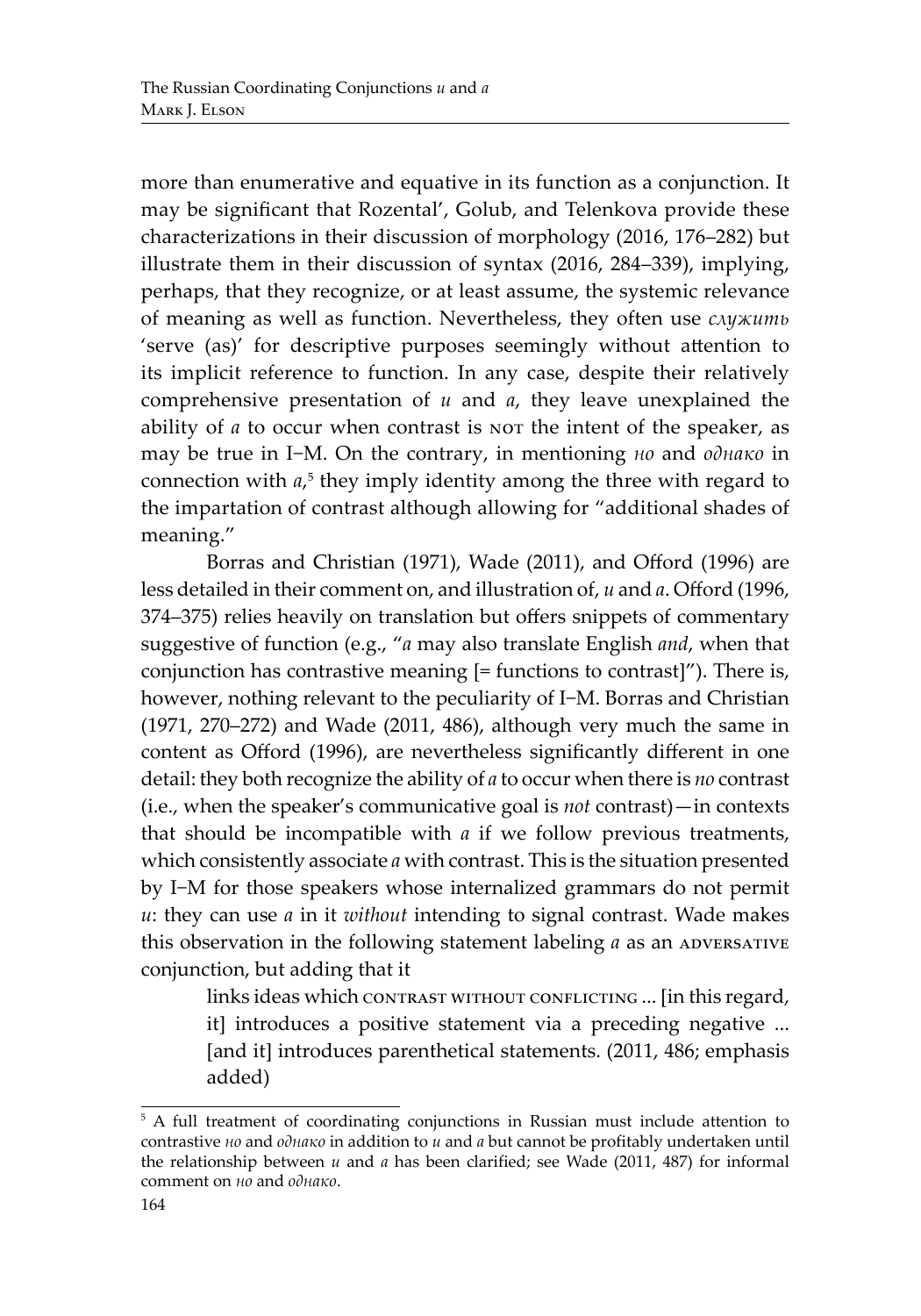This observation, reminiscent of the comment made to me by the speaker who challenged my use of *и* in I−M, is important, but it still leaves unexplained the inability of *и* to conjoin simple sentences differing in both subject and predicate that the speaker wishes to equate (i.e., sentences expressing "compatible ideas," to use Wade's phraseology [2011, 485]) in response—for example, to *Что делают дети* q ). Borras and Christian (1971, 270–275), too, although going no further than a list of functions in the section designated тне conjunctions 'a,' 'и,' AND 'же,' nevertheless include an implicit recognition that the characterization of *а* as functionally contrastive or adversative is inadequate when they state:

[The conjunction] *а* in Russian is often merely an alternative for *и* (*and*) or *но* (*but*).

Although this statement, which may appear on its face to be selfcontradictory in likening *а* to *и*, is not elaborated, it, like Wade's statement regarding the use of *а* to signal contrast without conflict, is relevant to the analysis I will propose. The meaning of both statements, to which I will later return, is clear, and it is compatible with Vasilyeva's view referenced previously that although *и* as a particle often, like *а* as a particle, retains weakened copulative function, it may, unlike *а*, take on additional function (e.g., emphasis) arguably derivative in origin of its function as a conjunction.

#### *2.2 Previous formal treatments*

Formal treatments often assume that *и* and *а*, although syntactic units (i.e., words), are essentially PRAGMATIC in nature and that they must therefore be defined functionally—i.e., be seen to have pragmatic function. Meaning is, accordingly, ignored even if it is mentioned; see, for example, Jasinskaja and Zeevat (2008, 65), who write in their abstract:

The functional space covered by the conjunctions *and* and *but* in English is divided between three conjunctions in Russian: *i*, *a*, and *no*. We analyze these markers as *topic management devices*, i.e., they impose different kinds of constraints on the discourse topics (questions under discussion) addressed by their conjuncts.

In their introduction, however, Jasinskaja and Zeevat refer to meanings, albeit in quotes, leaving us uncertain as to the relevance and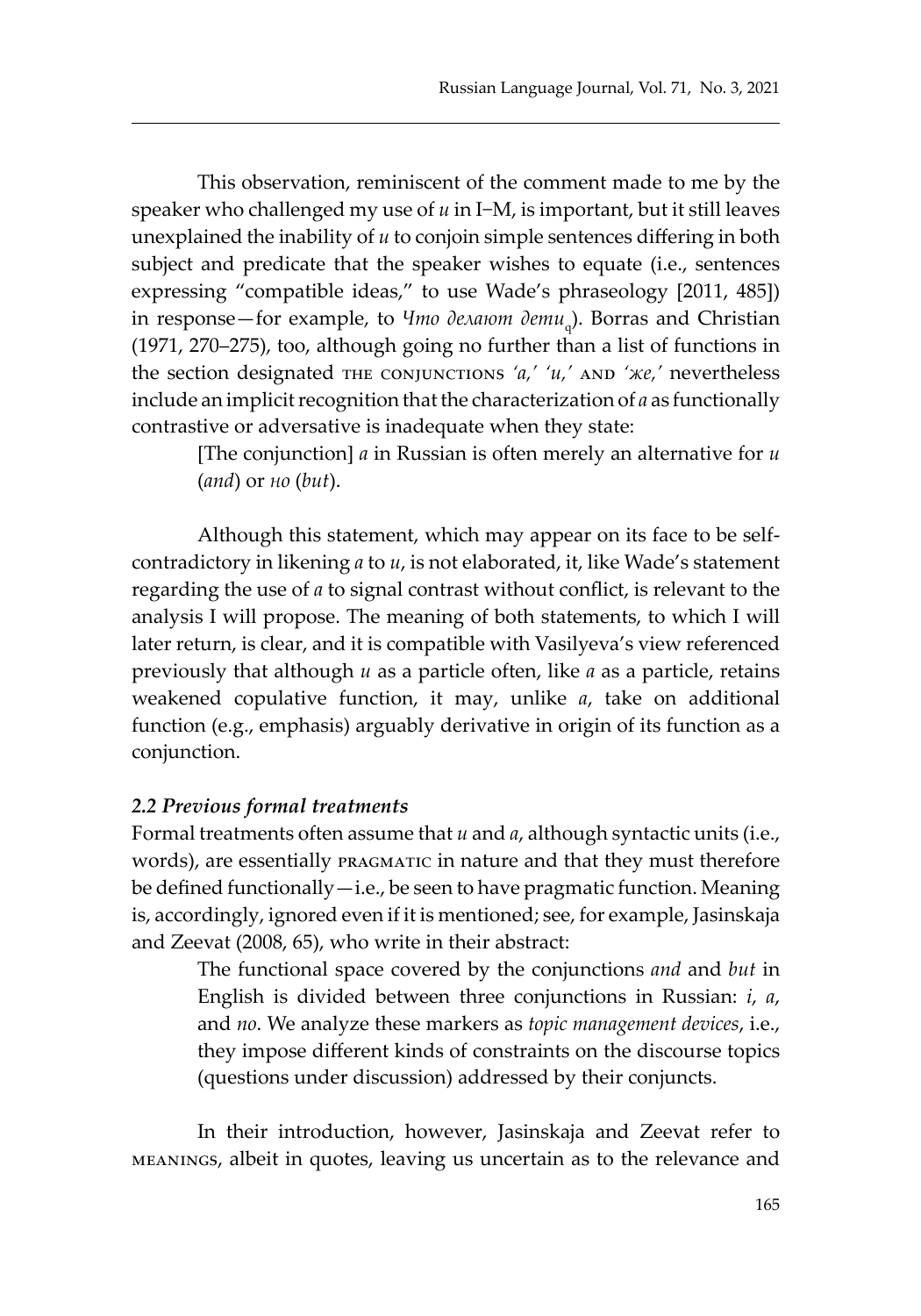role of meaning, which plays no obvious role in their treatment. We must therefore conclude that they assume there is no meaning as such (i.e., in the conventional sense) associated systemically with conjunctions, or, alternatively, that they fail to recognize the difference between such meaning and pragmatic function. Other formal treatments are similar in this regard.6 The pragmatic, i.e., "supra-syntactic" or discourse, concern of treatments like Jasinskaja and Zeevat (2008) virtually excludes attention to meaning, and therefore to the problem posed by I−M, which is a syntactic construction thus raising no discourse issues. Hence it is not surprising that we find no reference to I−M in these treatments and, as a result, no treatment of the ability of *а* to occur in noncontrastive contexts at the sentential level.

The formal treatment in Rudnitskaya and Uryson (2008), by contrast, is indisputably meaning based, although not avoiding references to function. The authors adopt a Praguian approach to grammatical meaning. This approach conceptualizes each systemically justified grammatical meaning as a category c instantiated by a FEATURE  $F$  (e.g., NUMBER instantiated by [SINGULAR]).<sup>7</sup> Features are BINARY, occurring as [+] or [−] and yielding oppositions of the form f versus non-f (e.g., [+/−singular] yielding the opposition singular versus nonsingular). If a feature is [+], the forms it characterizes, termed MARKED, obligatorily signal  $F$  in ALL instances of their occurrence and can therefore occur only in contexts compatible with that meaning. If, however, a feature is [-], the forms it characterizes, termed UNMARKED, although ordinarily signaling the polar opposite meaning, designated the HAUPTBEDEUTUNG (i.e., USUAL MEANING) of the [-] value, are not limited in their occurrence (e.g., [-singular] ordinarily signaling plural, its Hauptbedeutung, but nevertheless compatible with singular contexts, thus in Russian verbs forms of the second person plural used to express politeness with reference to a singular addressee). The authors apply this approach to their corpus, which they describe as Russian frames with the structure P−Q, in which P and Q are conjoinable clauses and, in principle, compatible with *и* or *a*, depending on the relationship between them. The focus of their discussion is the relationship they

<sup>6</sup> See Jasinskaja and Zeevat (2008), Rudnitskaya and Uryson (2008), and Uryson (2013) for representative bibliographies of formal treatments to date.

<sup>7</sup> For the Praguian view of grammatical meaning, see Jakobson (1984b, 47). For a more extensive statement, see Vachek (1966, 84–85).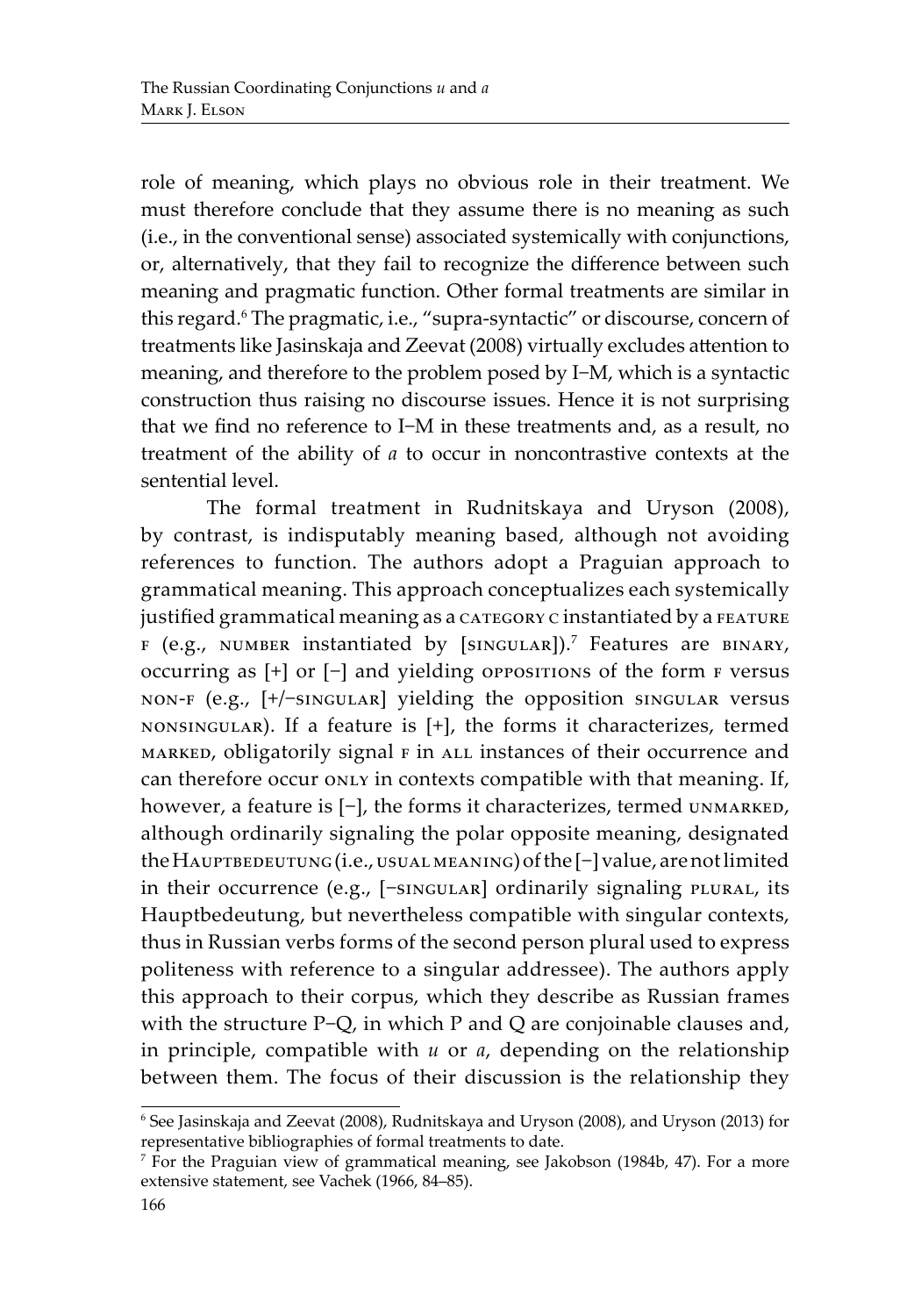describe as EXPECTED OUTCOME—for example, (5) [P] It started raining in *the morning, and [Q] the children were not taken to the beach<sub>s</sub>, with Q here* expressing the expected outcome that the children had to remain home due to inclement weather and requiring *и* in the Russian translation. The feature they propose to accommodate the occurrence of *и* and *a* in Russian frames of this type is [CONTRAEXPECTATION].<sup>8</sup> In this analysis, the positive (i.e., marked) value signals UNEXPECTED OUTCOME and is instantiated by *а*, while the negative (i.e., unmarked) value usually signals—as its Hauptbedeutung, although the authors do not identify it as such—expected outcome and is instantiated by *и*. This analysis correctly predicts *и* in the Russian version of (5) as a reflection of the expected outcome. However, it brings with it a significant difficulty: the claim that *a* is marked while *и* is unmarked, a position that is at odds with the statements of Wade (2011) as well as Borras and Christian (1971) that *a* is, in some instances, virtually the equivalent of *и*, suggesting, in a meaning-based approach, that *a* has unmarked status. In addition, the authors do not accommodate in any obvious way the occurrence of *и* and *а* in other constructions, thus leaving I−M unaccommodated, although, unlike others, they do recognize it, if unwittingly, in their consideration of a second P−Q frame, which they correctly claim requires *а*:

> (6) Коля богатый а Ваня бедный<sub>s</sub> 'Kolja is rich and/but Vanja is poor.'

Their recognition must be seen as unwitting because they identify sentences like (6), following the Russian tradition, as comparisons, and they seem to view comparison as a phenomenon that, in its connotation of contrast, tolerates only *а*, thereby providing an explanation for the exclusion of *u* in this instance. Nevertheless, (6) and sentences like it meet the requirements of I−M—a compound sentence differing in both the subject and the predicate of its constituent simple sentences. They may therefore be considered a subtype of I−M in which the components express the opposite and, as a result, irreconcilable ends of a gradation and for that reason require *а*. In the instances of I−M that concern me,

<sup>8</sup> This is my formulation of the feature, which I prefer to Rudnitskaya and Uryson's (2008) somewhat unwieldy formulation: [CONTRARIETY-TO-EXPECTATION]. For justification of this negatively oriented feature, see Rudnitskaya and Uryson (2008, 2–3).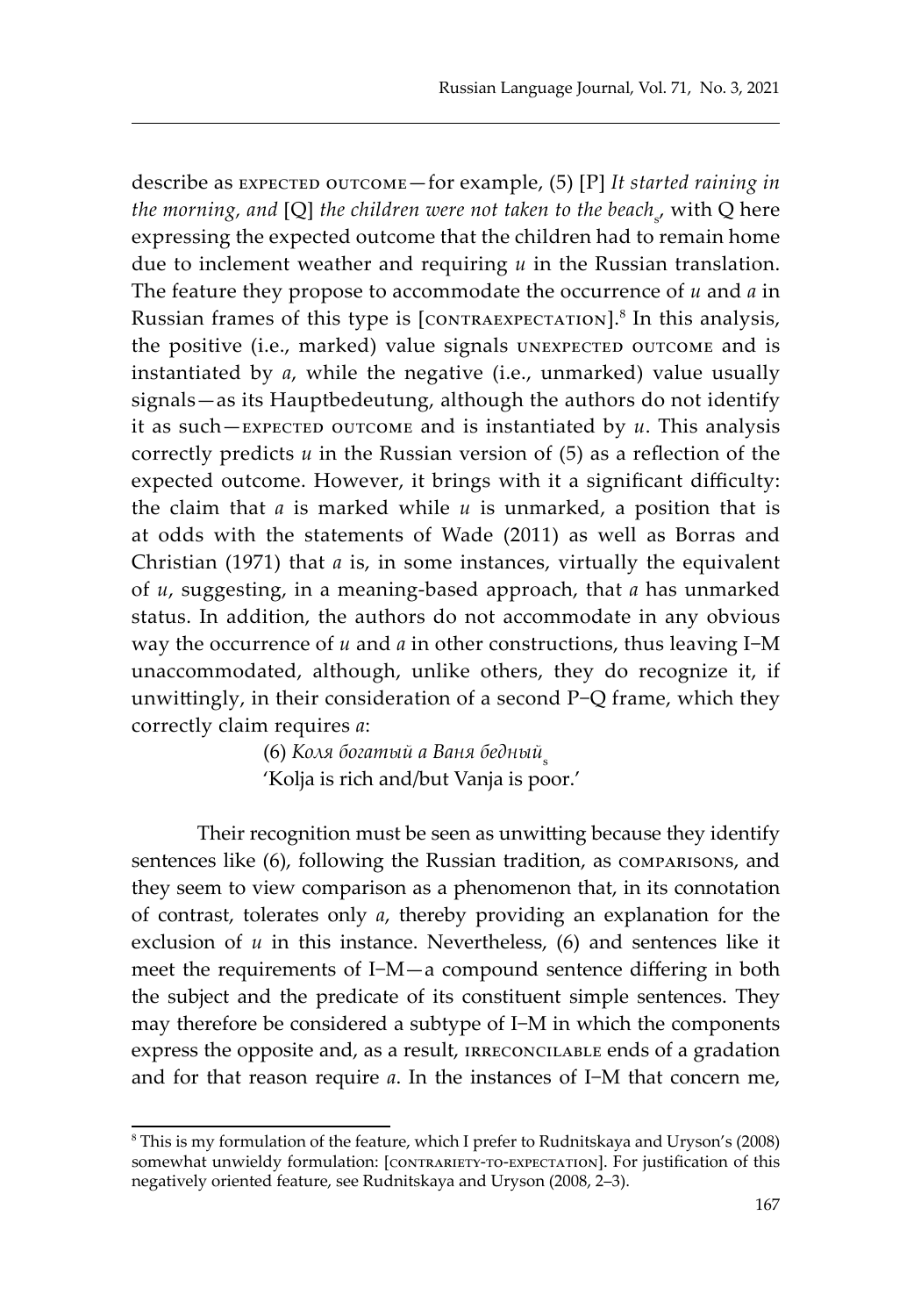gradation, and therefore reconcilability, is not an issue; it is possible, in principle, to view Ivan and Maria as compatible with equation (i.e., as both involved in activity).

# **3. The argument for meaning-based treatment**

We may assume that informal treatment of Russian coordinating conjunctions via translation and/or commentary referencing function, use, or occurrence, and ignoring the possibility of meaning, is not an acceptable approach if the goal is knowledge of them on their own terms (i.e., without filtering them through the distorting lens of another language, here English). With regard to formal treatment, the facts relating to I−M, heretofore uninvolved in treatments of *и* and *a*, argue strongly in favor of the systemic centrality of meaning rather than function, especially if we consider that both Borras and Christian (1971) and Wade (2011) treat *a* as contrastive in function, although it may be used in contexts that are not contrastive if the speaker deems the contrast irrelevant or, in Wade's words, the contrast does not give rise to a conflict.

Vasilyeva's observation that *и*, even when instantiated as a particle, frequently retains an element of copulative function and, beyond that, adds function while *а* need not do either is compatible with Wade's (2011) statement. We must conclude that the function of *а* as a conjunction, however we understand it, is fundamentally different from that of *и* in both the literal sense (i.e., *и* and *a* do not have the same function) and in another less obvious one: *а*, unlike *и*, can be used even if the function normally associated with it is absent or mitigated (i.e., there is contrast, but not conflict, according to Wade [2011], or merely, according to Borras and Christian [1971], as an alternative for *и*). This observation cannot be formally accommodated by the assumption that FUNCTION is the defining characteristic of *и* and *а*, but it is readily accommodated by the Praguian theory of grammatical meaning, adopted by Rudnitskaya and Uryson (2008) although without full consideration of the relevant data, resulting in an incorrect conclusion regarding markedness, and without attention to category but only to FEATURE. If we accept the status of *u* and *a* as entities defined grammatically by a feature  $F$  instantiating a category c with their functions a derivative of that meaning, the analytic task becomes the identification of a category and an instantiating feature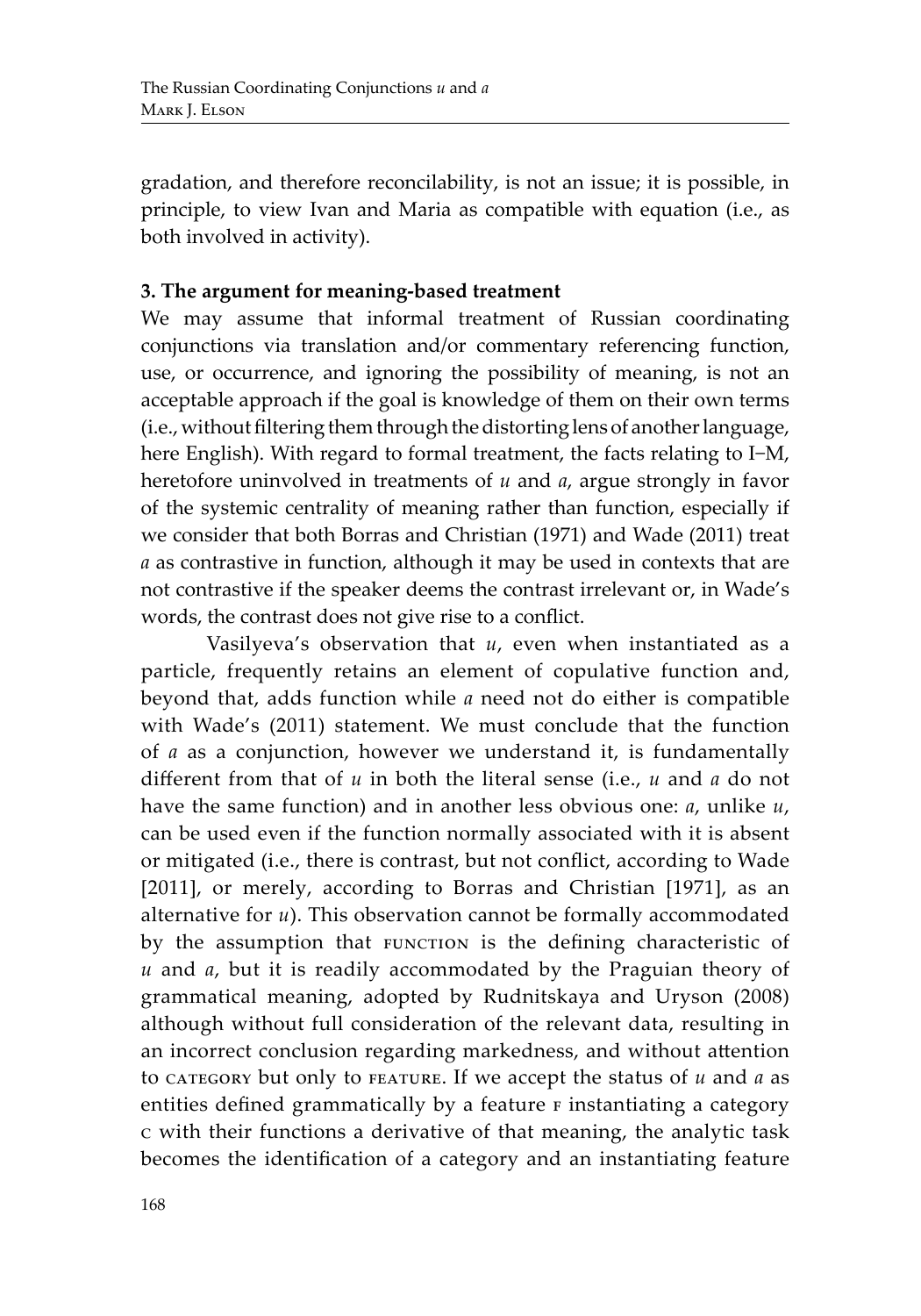resulting in *и* as marked (i.e., [+f]) and *а* as unmarked (i.e., [−f]). In the resulting system, it is the unmarked status of *а*, which we infer from the comments of Borras and Christian (1971) and Wade (2011), that permits it to occur in I−M even if the speaker's intent is not contrast but equation, because, for reasons I will discuss, marked *и*, although functioning to equate, is nevertheless incompatible with I−M.

With regard to the details of category, feature, and markedness, I believe that we already have a satisfactory answer in Jakobson's (1984b) category of taxis, which, in serving as the grammatical basis for syntactic concatenation, accommodates conjunction as a part of speech, and which is instantiated, following Jakobson (1984b), by the feature [DEPENDENT] with marked [+DEPENDENT] realized, in the case of Russian coordinating conjunctions, by *и* and unmarked [−DEPENDENT] by *а*. Jakobson (1984b, 51) defined the positive value of [DEPENDENT] as "signaling a narrated event concomitant with another, principal narrated event" and thus coordinated with it, because his discussion focused on taxis in nonfinite verb forms-i.e., the participle and GERUND of Russian verbs, in which we have, in effect, the equivalent of a subordinate clause with relative tense, and therefore a dependency. However, there is no reason to think that this category and its instantiating feature as identified by Jakobson cannot be extended to other syntactic dependencies or to constructions that can be understood as such, whether or not there is a narrated event. This extension is possible if we assume that *и* as a reflection of its marked status with respect to dependency functions to UNITE, OR coordinate, one syntactic entity (i.e., a word or clause) with another, usually preceding, syntactic entity that it in some well-defined way consummates or completes (e.g., by expressing a result, an expectation, or the final element of an enumeration) and on the existence of which IT IS THEREFORE DEPENDENT. Within this framework,  $u$  - as a reflection of its meaning  $[+$ DEPENDENT $]$ —must therefore be compatible with at least three unifying functions associated with its occurrence: EQUATION, enumeration, and result. We can add a fourth function if we extend dependency to Rudnitskaya and Uryson's (2008) frame P−Q as it relates to expectation, *and* we (1) view expectation as a function rather than a meaning, which is a defensible adjustment because expectation can be seen as a type of result, and (2) we replace [CONTRAEXPECTATION], which proceeds from *a* as marked, with [CONFIRMATION (of expectation)], which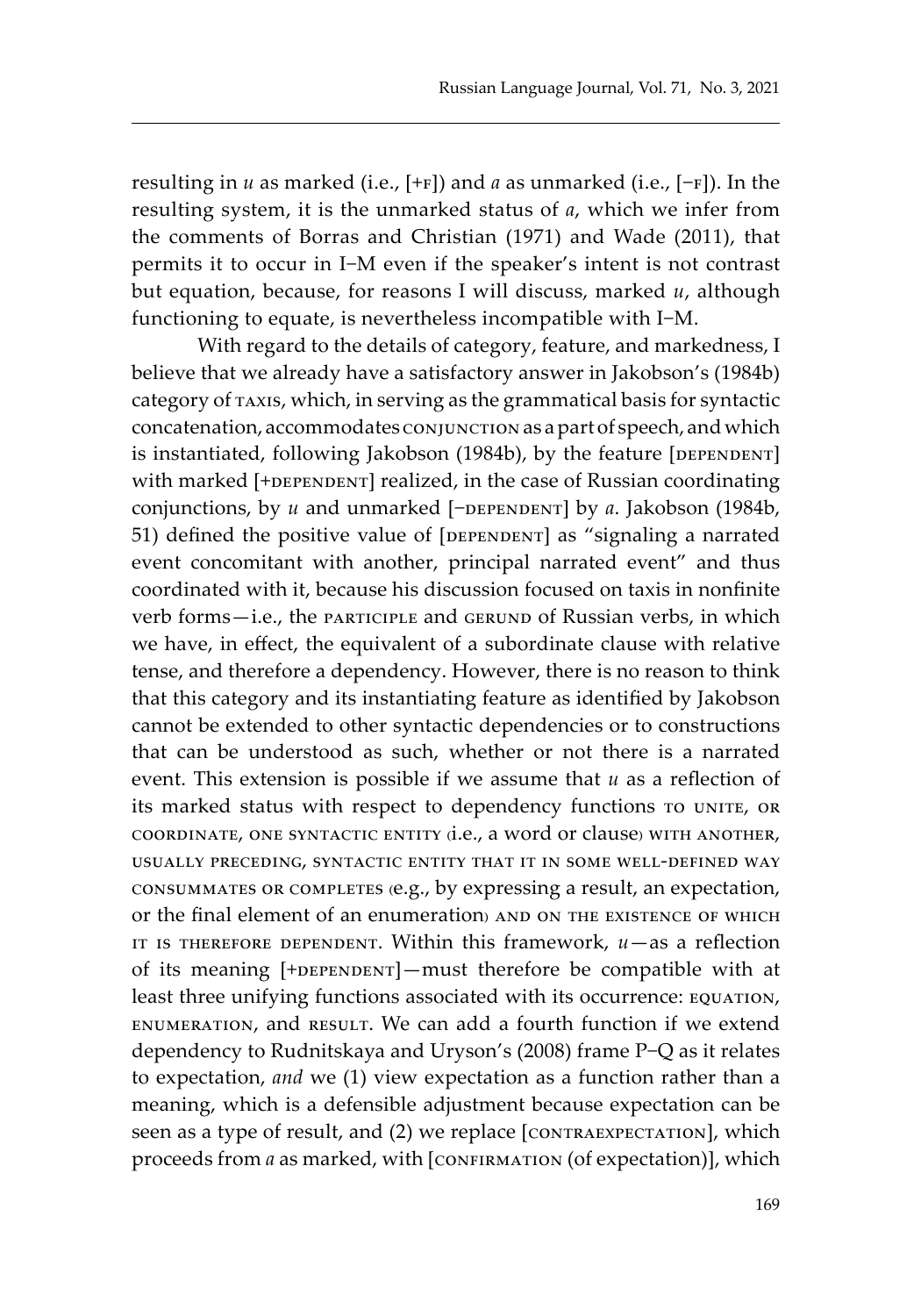proceeds from *и* as marked to accommodate the indisputable evidence in support of that relationship in markedness.

With this revision of Rudnitskaya and Uryson's treatment, there are four unifying functions-EQUATION, ENUMERATION, RESULT, and confirmation—that must be compatible with  $u$  as  $[+$ DEPENDENT]. The nature of the dependency is obvious for the functions of result and confirmation. In each, the syntactic unit that *и* precedes is a consequence or outcome of the syntactic unit preceding it, and in that sense is inextricably linked to, or dependent on, it. These dependencies can be designated conтимсенсиев. As an example, we may take (7) *Я опаздываю на встречу, и (поэтому) я должен уйти*<sup>s</sup> 'I'm late, and I (therefore—i.e., as a result) have to leave.' The dependency of contingency instantiated as a result and marked by *и* in this sentence is made clear by sentences like (8) Я не опаздываю на встречу, а должен всё-таки уйти<sub>s</sub> 'I'm not late for the meeting, but I must nevertheless leave.' In which there is no dependency of contingency and *и* is therefore not possible, making *а* necessary although there is no contrast. The absence of contrast (i.e., of the usual function associated with the Hauptbedeutung of *а*) is unproblematic because *а* is unmarked, and although it normally occurs in its Hauptbedeutung of INDEPENDENT, thus signaling contrast or opposition, it need not occur in that capacity.

Enumeration and equation, by contrast, are not dependencies of contingency but rather may be designated dependencies of PARITY, in which the syntactic unit that *u* precedes AND the syntactic unit preceding it can be viewed as MUTUALLY OT RECIPROCALLY dependent. Thus, in a dependency of contingency between syntactic entity A and syntactic entity B with *и* preceding the latter, B is contingent on A, but A is not contingent on B. In a dependency of parity, by contrast, syntactic entities A and B with *u* preceding the latter are in a MUTUAL OT RECIPROCAL relationship of dependence (e.g., ENUMERATION), in which each element has the same status, and it is their parity that functions to bind them and produce an enumeration, or list. This interpretation also accommodates the function of EQUATION, and thus I+M as a representative of sentences with a shared constituent (e.g., *Иван поёт и Мария поёт*<sup>s</sup> ), in which *и* is marking a dependency of parity, in this case an equation, in the unshared constituent (i.e., Ivan and Maria are both singing). It should be noted that *и*, in effect, acts as a type of inflectional morpheme because it is normally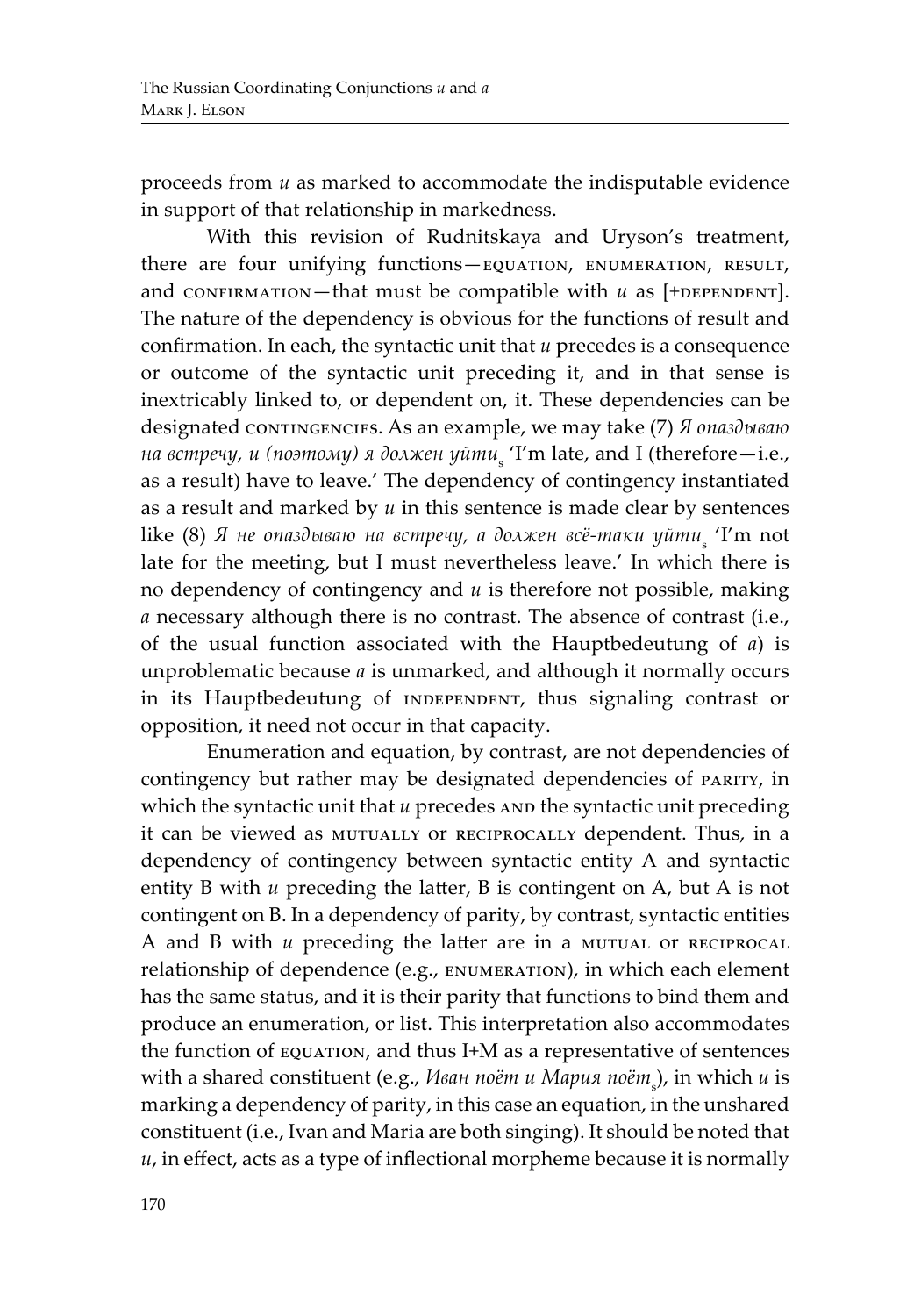proclitic and therefore, like inflectional morphemes, not characterized by primary stress. Thus, *и* preceding a noun or other syntactic entity acts to inflect it for taxis as  $[+$ DEPENDENT] just as, for example, the bound morpheme -*в* in the past gerund of Russian inflects the verb in question for dependence on the main verb with regard to tense and subject.

Returning now to I−M, how are we to reconcile its peculiarity with  $[DEFINIDENT]$  as the feature instantiating taxis? Why can I+M be understood as a dependency of parity while I−M cannot be understood as such (i.e., as signaling the speaker's desire to communicate that Ivan and Maria are the same in both being engaged in an activity), thus permitting *и* as does I+M, in which there is a shared predicate and *и* is the only possibility? We must infer that *и* has a proviso in addition to [+DEPENDENT], its feature content, rendering it incompatible with I-M although, in principle, it can be construed as a mutual dependency. Nevertheless, I−M cannot be seen as a dependency within the context of the grammar of Russian. That proviso can be formalized succinctly using the framework of Blühdorn (2008, citing Lang [1984, 66]), as follows:

The semantic *relata* of coordinative constructions must be tied up by a *common integrator*. This term refers to a superordinate conceptual category, under which both *relata* can be subsumed.

However, in the instance of Russian *и*, the integrator appears not to be a "superordinate conceptual category" but a syntactic constraint: A dependency instantiated by *и* is possible only within the confines of Sn (e.g., *Иван и Мария поют*s 'Ivan and Maria are singing.'; *Иван поёт и смотрит телевизор* 'Ivan is singing and watching television.'). It may therefore transgress  $S_n$ —thus uniting  $S_n$  with  $S_{n+1}$ —IF AND ONLY IF  $S_n$  and  $S_{n+1}$  are syntactically combinable in a relationship of dependency, either of contingency (e.g., result; i.e.,  $S_{n+1}$  is the result of  $S_n$ ) or parity (e.g., equation; i.e., a constituent of  $S_n$  is identical to a constituent of  $S_{n+1}$  that can serve as the basis of a relationship of equation).

My hypothesis of a syntactic constraint on the occurrence of marked *и* and the concomitant implicit hypothesis that semantic considerations do *not* play a role in the ability of *и* to occur were supported by the results of a short, informal questionnaire, which I include as appendix 2, completed by seven native speakers (raised and educated in St. Petersburg) and one heritage speaker. The respondents were presented with six situations,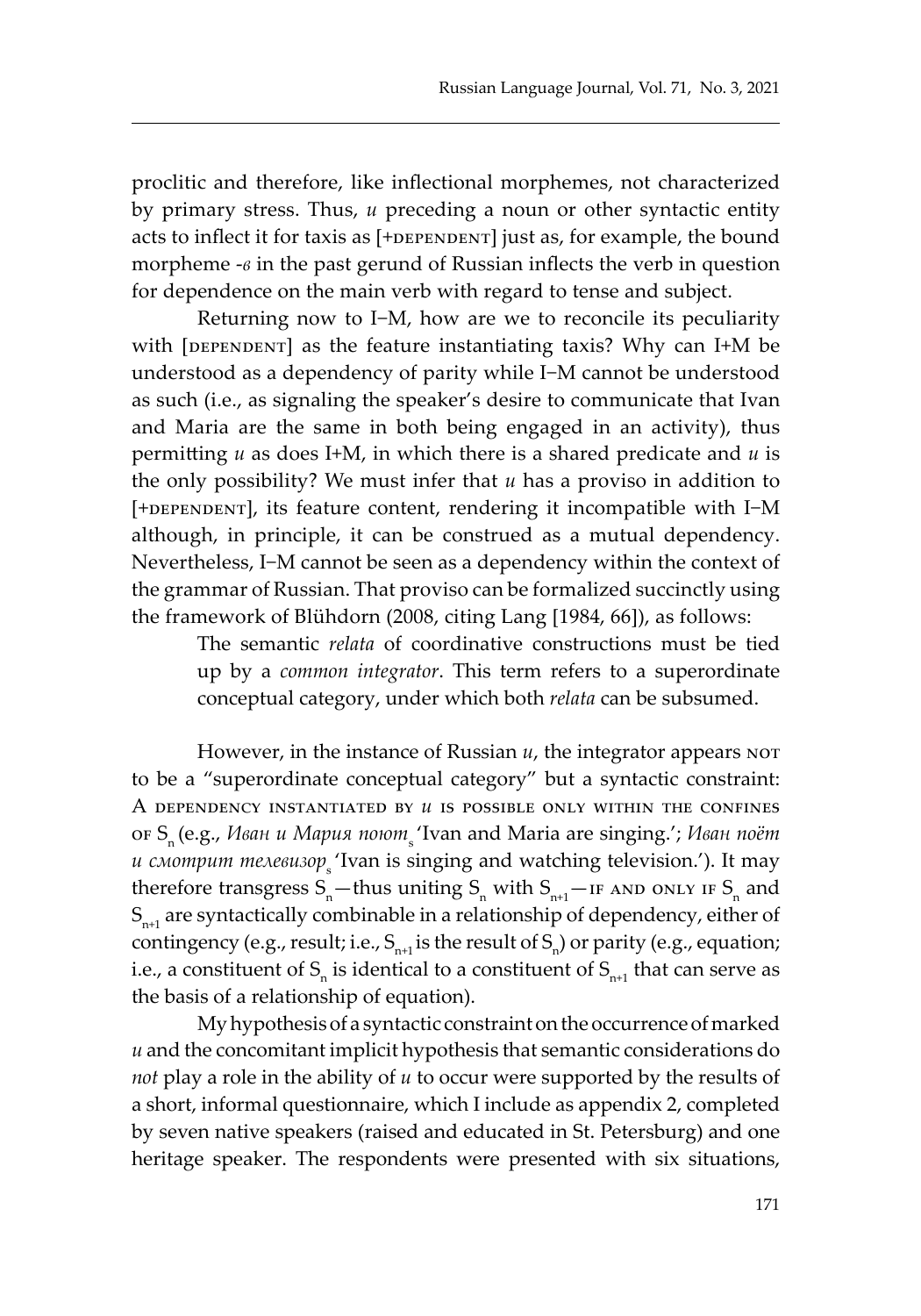each comprising sentences meeting the requirements of I−M (i.e., absence of a shared constituent, as a subtype of which I included partially shared constituents—e.g., *читать книгу/читать газету* 'read a book/read a newspaper') and each including a prompt suggesting, either directly or indirectly, sameness as a semantic concept available to serve as a basis for combining  $S_n$  and  $S_{n+1}$  via *u* in the absence of a shared constituent. A, B, C, and D were prompted externally with respect to  $S_n$  and  $S_{n+1}$  by a question suggesting sameness (i.e., a plural subject in A and B, *и ... и* in C, *оба* in D), while E and F were prompted internally by a matrix clause uniting  $S_n$  and  $S<sub>n+1</sub>$  and therefore suggesting sameness with regard to the lexical content of the matrix (e.g., *я не знал* in E). For each item, respondents were asked to conjoin  $S_n$  and  $S_{n+1}$  either with *u* or *a*. The prompts did not, generally, result in the use of *и*, and the responses were therefore consistent with a formal rather than a semantic integrator.<sup>9</sup>

It follows that I+M (i.e., *Иван поёт ... Мария поёт*<sup>s</sup> ) is compatible with *u* because, although it comprises two sentences, there is a shared constituent (i.e., *поёт*) that can serve as the basis of a dependency of parity functioning to equate *Иван* and *Мария*, thus permitting reduction to S<sub>n</sub> (i.e.*, Иван и Мария поют*<sub>s</sub>) at the discretion of the speaker, but it also follows that I−M (i.e.*, Иван поёт ... Мария смотрит телевизор*<sub>s</sub>) in the absence of a shared constituent is not compatible with *и*, at least for some if not most speakers, nor is reduction possible. The same constraint, it should be noted, regulates participles and gerunds in Russian. They *must* occur within the sentence of the syntactic entity on which they are dependent—i.e., no dependency is possible between a participle or gerund in one sentence and a syntactic entity in another unless the sentences share a constituent in terms of which they can be united. However, unmarked *a*, unlike marked *u* and nonfinite verb forms, is *not* constrained by  $S_{n'}$ 

<sup>9</sup> The support for the relevance of syntax is direct in A, B, C, and D, all with a prompt suggesting semantic sameness but having no effect on the ability of *и* to occur in its equating function in the absence of a shared constituent. E and F, each with a matrix clause suggesting, or at least compatible, with sameness, seem at first to support a role for semantics (e.g., E1 and F1, for which *u* occurs in the absence of a shared constituent) but in fact are easily accommodated by the additional stipulation that a subordinating conjunction, in this instance *что*, can itself serve as the shared constituent required for the occurrence of *u* and I+M—i.e., subordinate clauses as instantiations of  $S_n$  and  $S_{n+1}$ can be united with *и* even in the absence of a shared constituent provided the relevant subordinating conjunction precedes borh of them, in effect serving as a substitute for a shared constituent internal to  $S<sub>n</sub>$  and  $S<sub>n+1</sub>$  (cf. in this regard F4, which includes a shared constituent and elicited  $u$  in the absence of  $\psi$ *mo* preceding  $S_{n+1}$ .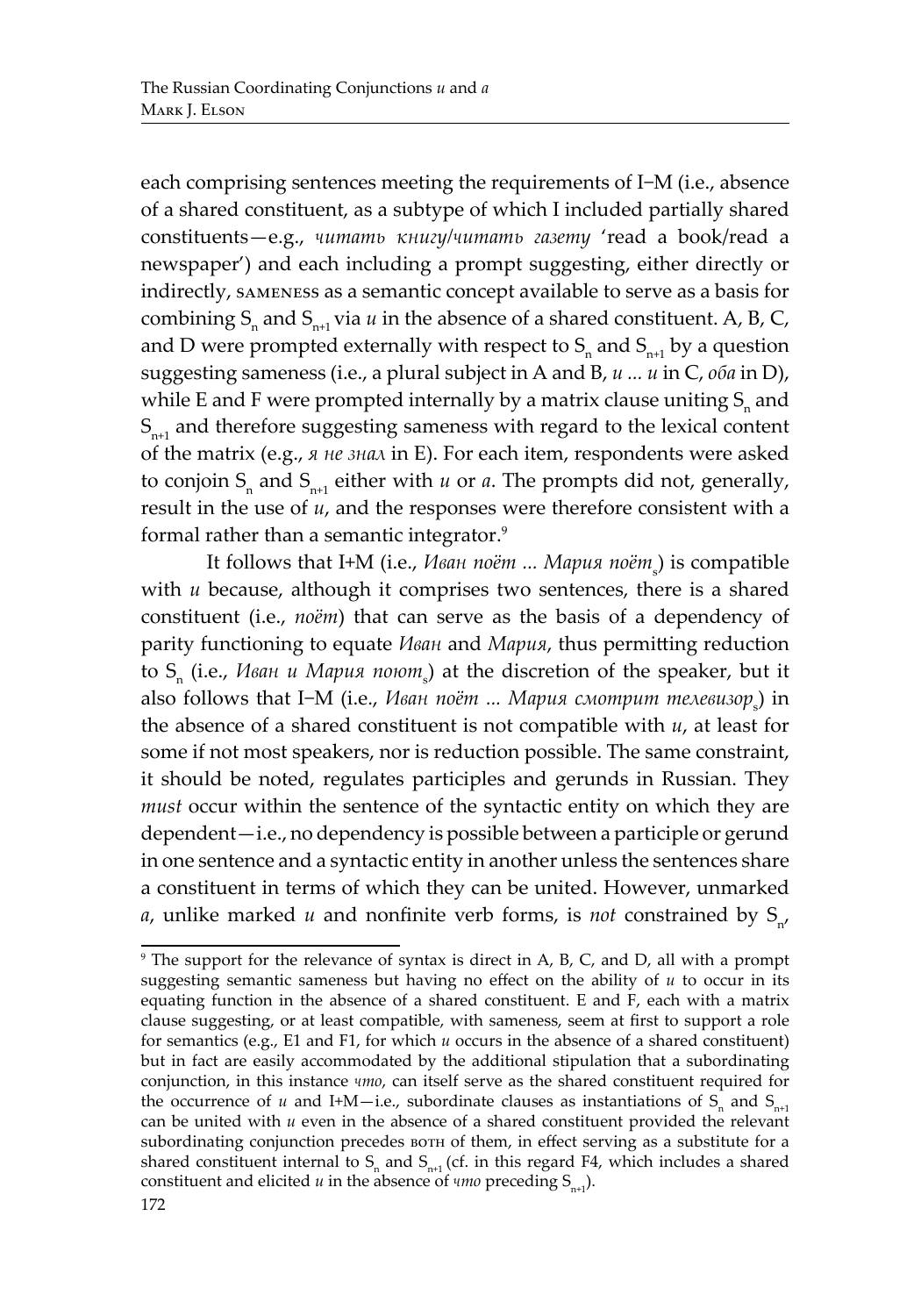because it does not mark a dependency. This means that *а* is compatible with I−M and is in fact required by it in the inability of marked *и* to occur. Although the occurrence of *а* usually signals, functionally, contrast, which is reflective of its Hauptbedeutung, it can also, by virtue of its unmarked status, occur when the speaker's communicative goal is not contrast but either a neutral statement or the equation of activities as such (i.e., Ivan and Maria are both engaged in an activity).

Those speakers who accept *и* in I−M presumably proceed from an internalized grammar in which the syntactic constraint on the occurrence of *и* apparently does *not* exist or is only weakly operative—i.e., the occurrence of *и* is governed exclusively by its marked meaning and the intent of the speaker to equate regardless of syntax. In this connection, we may speculate that if the answer to *Что делают дети<sub>ч</sub>,* for which we observed that *а* is at least normal if not obligatory, goes beyond two (e.g., [8] Иван поёт, Мария смотрит телевизор ... Пётр убирает комнату<sub>s</sub> 'Ivan is singing, Maria is watching television, and/but Peter is cleaning his room.'), then the preference for *u* as the conjunction between the penultimate and final items rises because the longer chain is more likely to be understood as an enumeration (i.e., a mutual dependency), at least in the view of the speaker, and *а* is therefore no longer required. If this is true, the acceptability to some speakers of *и* even with only a two-place answer may be the intrusion of the notion of enumeration. A two-member construction is not normally construed as such, but for some speakers, as an alternative in casual speech, it may have made the transition to a type of list (i.e., a minimal enumeration).

#### **4. Conclusion**

To conclude, I will summarize my claims, following which I will offer brief comments on their relevance to pedagogy—i.e., the Russian language classroom.

#### *4.1 Summary*

Unlike those who have previously treated Russian *и* and *а* and who have not discussed their systemic basis but rather assumed it to be function, I have argued that they are defined systemically by grammatical meaning, with their respective functions a reflection of that meaning. This argument is based on a peculiarity of *a*—the requirement that it occur in I−M regardless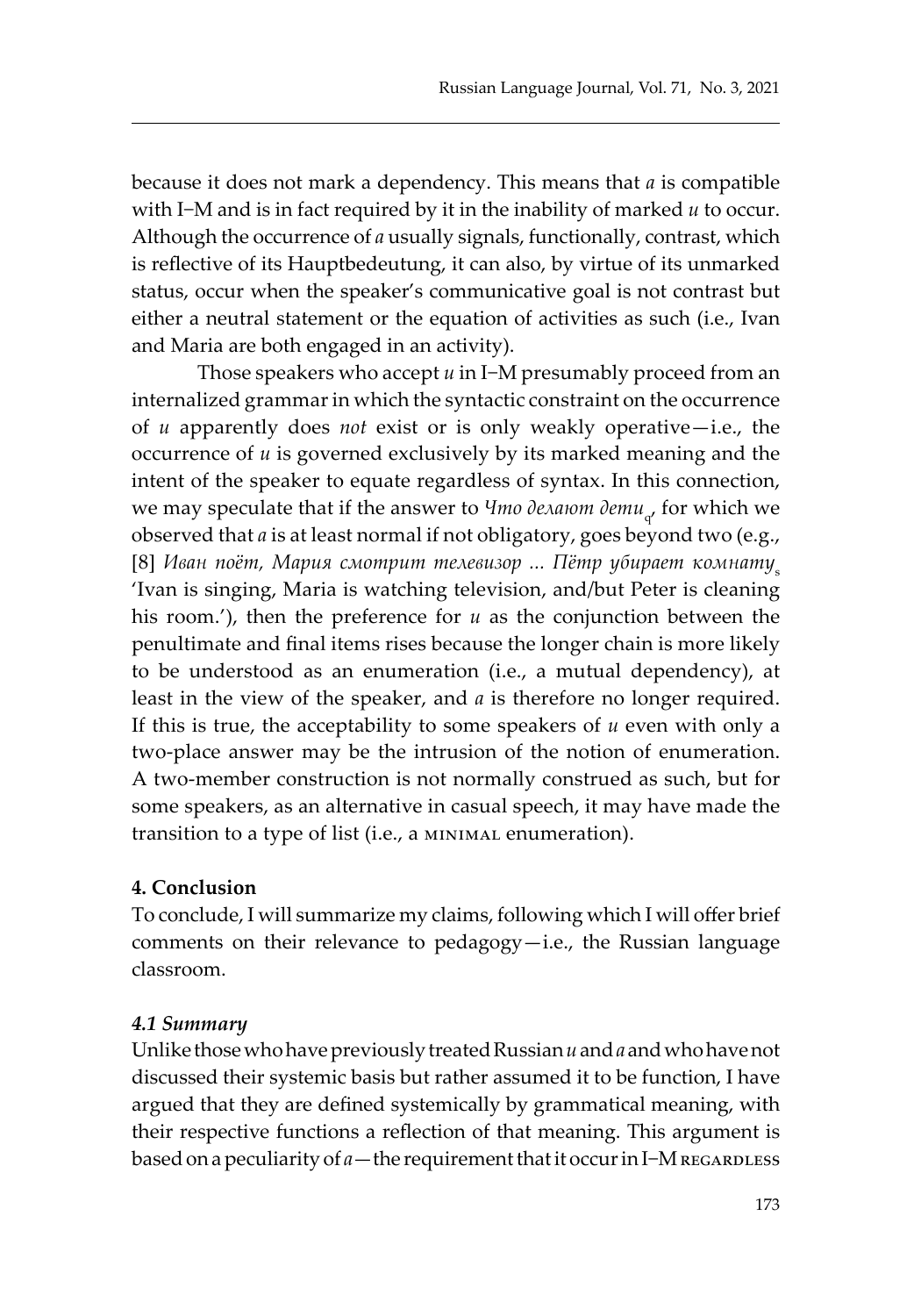of the speaker's intent, whether equation or contrast—and further on the comments of Borras and Christian (1971) and Wade (2011) that *а* can be used more neutrally and perhaps even as a virtual replacement for *и*. This peculiarity and the comments of Borras and Christian and Wade find a straightforward explanation in the Praguian conception of grammatical meaning, which accommodates the facts without difficulty in terms of its primes of category, (binary) FEATURE, MARKEDNESS, and HAUPTBEDEUTUNG. Rudnitskaya and Uryson (2008) had already invoked this framework but without attention to its details, specifically the relevant category, and had decided to assign unmarked value to *и* despite the indisputable evidence in favor of unmarked status for *а*.

With regard to category and feature, I argued that Jakobson's (1984b) category TAXIS instantiated by [DEPENDENT] accommodates the functions of *u* illustrated by Rozental', Golub, and Telenkova (2016) and can be extended to Rudnitskaya and Uryson's treatment of P−Q with appropriate modification (i.e., analysis of confirmation as a result). It is relevant in this regard to note that [DEPENDENT] also accommodates conjunctions traditionally designated subordinating, thus providing the basis for an integrated understanding of CONJUNCTION as a part of speech and rendering it parallel to other parts of speech in having grammatical meaning as the systemic source of its functional properties. The compatibility of [DEPENDENT] with subordinating conjunctions as well as coordinating is not problematic. It means only that we must establish the additional oppositions that instantiate the difference (e.g., TEMPORAL versus NONTEMPORAL to accommodate subordinating conjunctions with a reference to time). In this regard, I note that Jakobson (1984b, 198, 51–52) acknowledges the necessity of additional oppositions in hypothesizing sequential versus nonsequential within [+DEPENDENT], and consequential versus nonconsequential in [+sequential].<sup>10</sup>

<sup>&</sup>lt;sup>10</sup> The additional oppositions suggested by Jakobson might accommodate contingency and parity (e.g., contingency as [+sequential]), which, in any case, do require formal accommodation in the analysis I am suggesting. More generally, there is the necessity, if my analysis proves to be justified with further investigation, of transition in the formal treatment of conjunctions from the familiar functionally based descriptive terminology as primary to terminology that is grammatically based, thus incorporating [DEPENDENT] instantiating taxis. The commonly occurring labels coordinating and subordinating with respect to conjunctions are themselves functionally based and may not bear a direct relationship to the feature designation(s) justified in a meaning-based treatment. While it is true that functions and associated descriptive terminology must be compatible with meaning and its terminology, there is no requirement that the relationship be direct.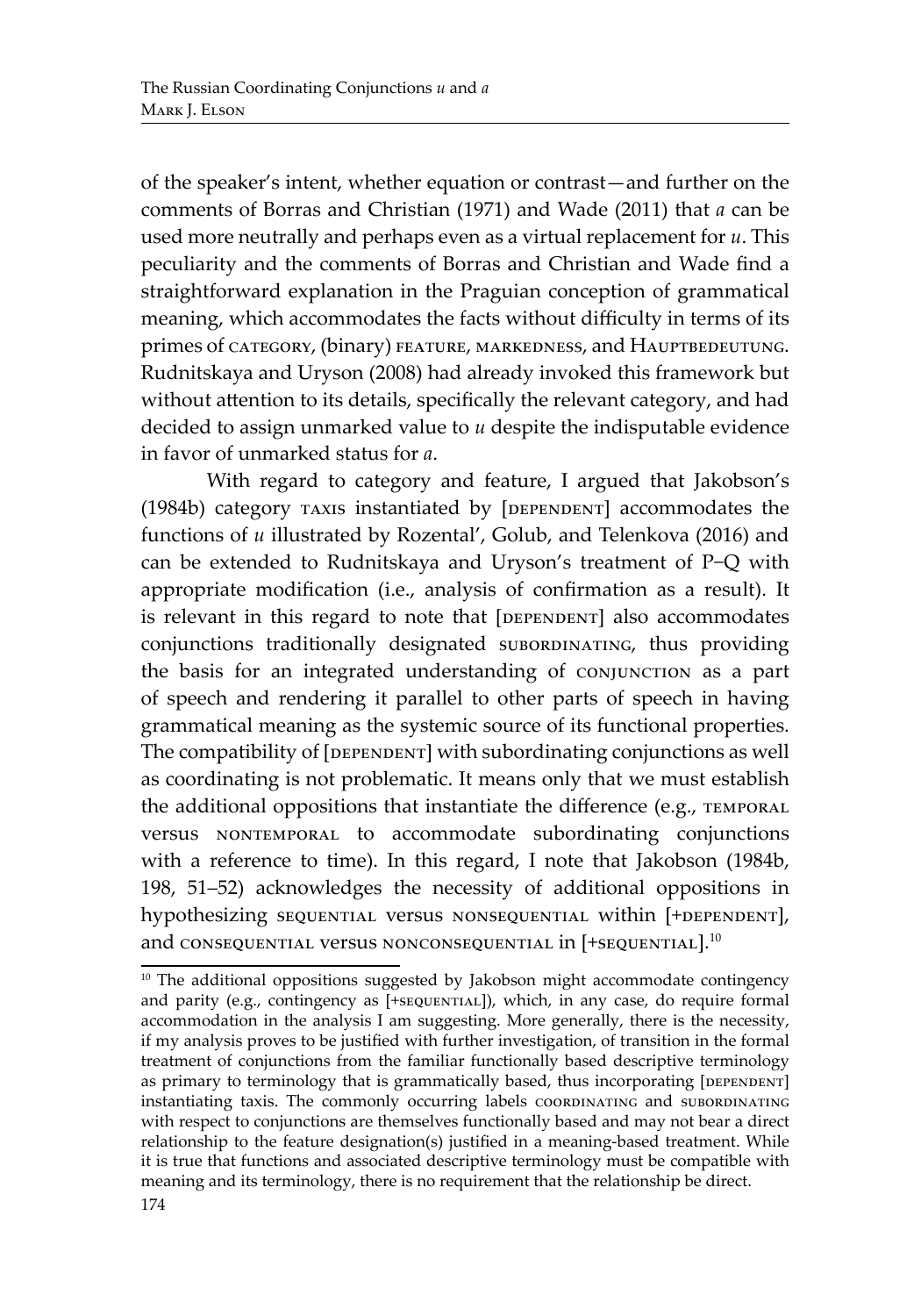#### *4.2 Pedagogy*

Two pedagogical issues emerge regarding the teaching of Russian *и* and *а*: the use of translation as opposed to explanation in matters of grammar, and the incorporation of grammatical explanation in situations like this one, in which everyday grammatical jargon will not suffice if more detailed coverage is the goal. With regard to the use of translation, the difficulty is obvious: the correlation between Russian and English coordinating conjunctions is inexact (i.e., *и* and *and* are not identical either in meaning or function, nor are *а* and *but*). However, the difficulty goes beyond the inadequacy of translation, requiring attention to the second issue, grammatical explanation, because the markedness relationship between English *and* and *but* is the reverse of that between Russian *и* and *а*. Regarding *and* and *but*, there can be no doubt that *but* is marked and thus unlike Russian *а*, to which it is normally, and mistakenly, likened. In terms of function, the available evidence suggests that *but* consistently signals contrast (i.e., it signals contrast in all instances of its occurrence). If there is an unmarked member in the English opposition *and* versus *but*, it must therefore be *and*, and the data support this view. Without doubt, *and* can be used when there is contrast; e.g., *I expected to see him, and didn't<sub>s</sub>*, in which *and* is unambiguously contrastive in the sense that the speaker's expectation was not met. Thus, English, structurally, appears to oppose *but*, which is functionally specified for CONTRAST,<sup>11</sup> to unspecified and usually signaling NONCONTRAST although it is compatible with contrast. It follows, if this is true, that the conjoining function of unmarked Russian *а*  should be paralleled, if at all, by unspecified English *and*, and this appears to be so. In answering the English equivalent of *Что делают дети* q (i.e., 'What are the children doing?'), therefore, speakers of English can impart contrast via specified *but* (e.g., *John is reading but Mary is not.*), but if the question is answered neutrally, it must be done with *and* (e.g., *John is reading and Mary is not.*), signaling non-contrast although contrast may be understood because *and* is unmarked, leaving open the connotation of contrast from context. The question of dependence does not arise in English as it does for the conjunction *и* in Russian because, unlike *и*, with which it is normally compared, English *and* is unspecified. Further, unspecified English *and*,

<sup>&</sup>lt;sup>11</sup> To maintain the distinction between meaning and function, I use specified and unspecified instead of marked and unmarked in referring to function and therefore in referring to the coordinating conjunctions of English, which have yet to be examined for meaning, although I assume the category  $\tau$ AXIS with the feature [DEPENDENT] is justifiable for them.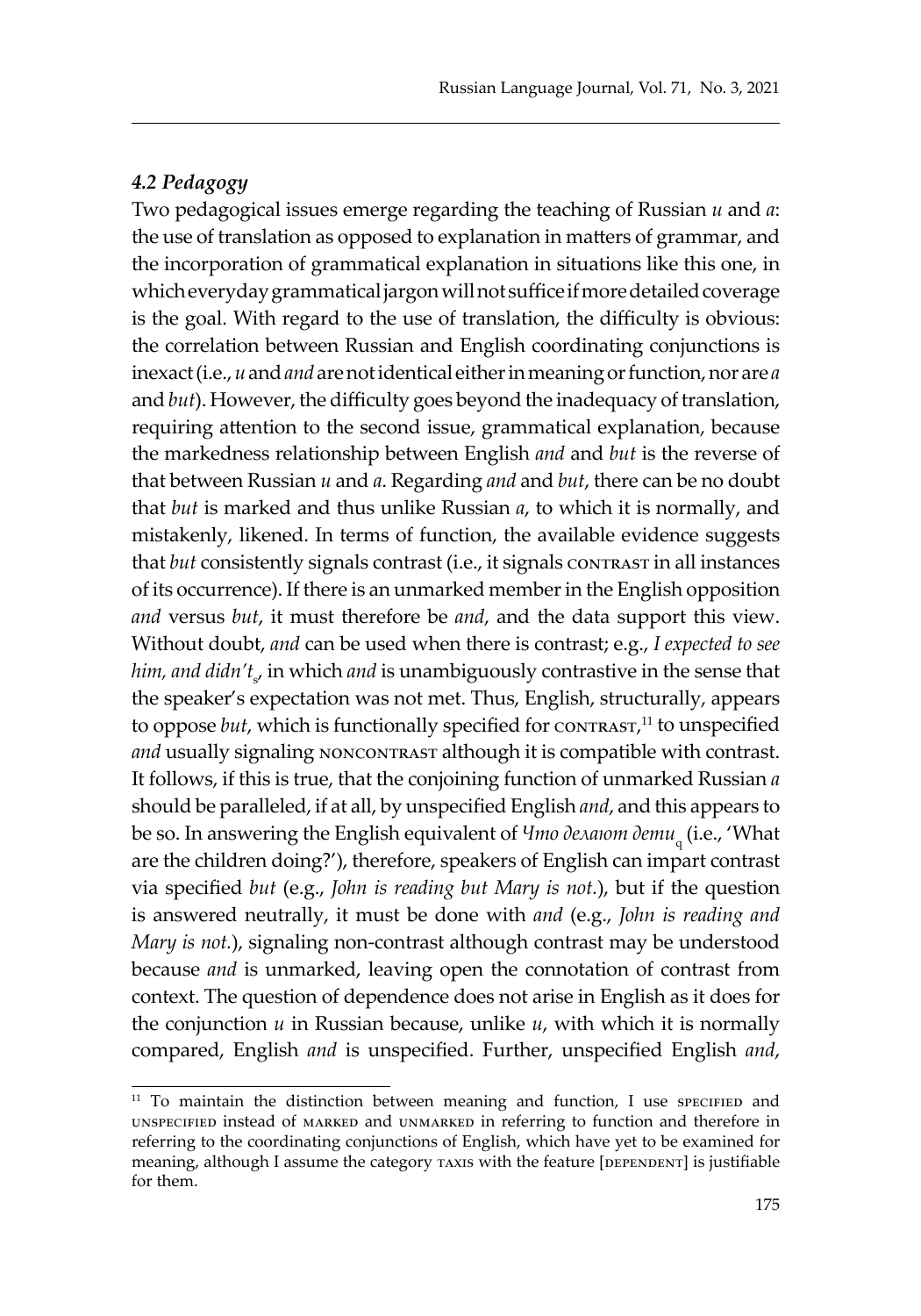like unmarked Russian *а*, can, by virtue of its unspecified status, function merely to conjoin, as a particle; e.g., *And what, pray tell, will you do today?* (cf. *А что вы будете делать сегодня*<sup>q</sup> 'And what will you do today?'), in which Russian *а* is performing its copulative function as a particle with no hint of contrast.

With regard to the second issue, the question is *how* do we incorporate the relevant information, and *when*? I begin with two observations that I believe relevant, both of which I make anticipating the objection by some that the information in question is, in its complexity, not suitable for the language classroom:

a. there is precedent for more sophisticated classroom presentation in morphology and grammar—i.e., in the presentation of both form and meaning; e.g., for form, Lekić, Davidson, and Gor (2008) and Rifkin, Dengub, and Nazarova (2017) in the presentation of conjugation; for meaning, Janda and Korba (2008) in the presentation of aspect;

b. there is precedent for a tacit reference to markedness; e.g., in the presentation of verbs of motion, in which pedal verbs are unmarked and, although normally used for motion on foot, are also used in situations that are not walkable, such as when destinations within city limits are not realistically reachable without vehicular transportation.

There is no reason in principle, therefore, to avoid a more sophisticated, and thus more accurate, presentation of *и* and *а* in the classroom. With regard to specific suggestions for such a presentation, I offer the following for introduction *no earlier than the second year of instruction*:

a. introduction and clarification of the difference between LEXICAL meaning and grammatical meaning, the former being the type of meaning students encounter in glossaries and dictionaries, the latter being the type they more typically encounter in explanations of the usage of forms and which is often presented as informal oppositions, with the structure a versus **B** relating to familiar grammatical concepts (e.g., feminine versus masculine relating to GENDER, PERFECTIVE Versus IMPERFECTIVE relating to aspect, vehicular versus pedal relating to motion);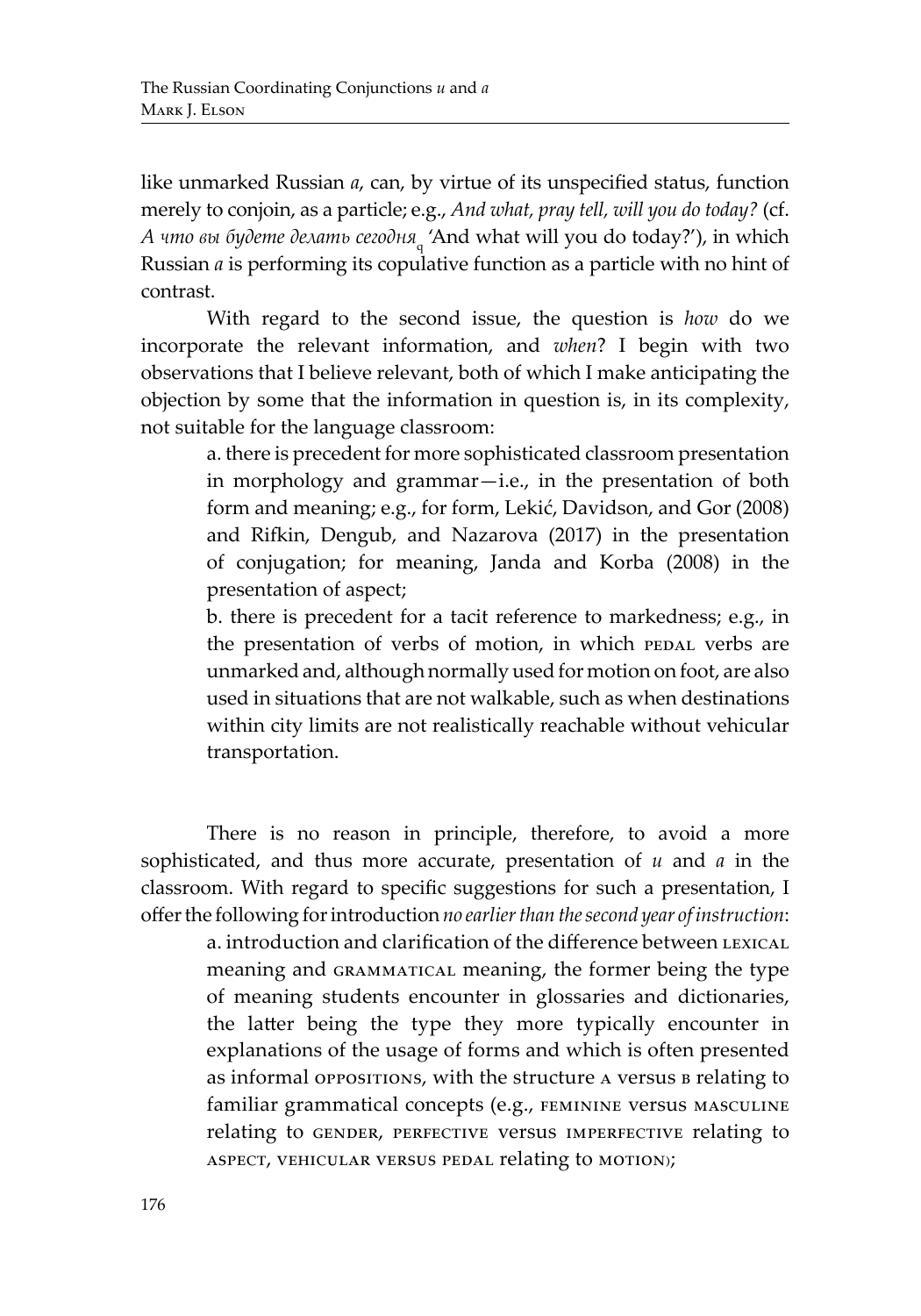b. reconceptualization of oppositions to incorporate MARKEDNESS and thus transition from the format  $A$  versus  $B$  (e.g., PERFECTIVE versus imperfective), with which students are already generally acquainted, to F versus NON-F (e.g., PERFECTIVE versus nonperfective), accompanied by explanation of the significance of the reconceptualization (i.e., the status of non-f as unmarked and as such, although normally signaling the polar opposite of  $F$ , not being required to do so);

c. a reminder to students that they already encountered this reconceptualization, but only informally, when they studied such topics as the occurrence of pedal verbs of motion in contexts normally associated with vehicular transportation;

d. reconceptualization of *и* versus *а* as conjunctions from a versus b to f versus non-f, using the terminology of function (i.e., transition from equation/result versus contrast to equation/ result versus nonequation/result) rather than that of meaning because the concept of FUNCTION is more concrete and will therefore be more readily accessible to students than direct reference, at least initially, to meaning as  $[DEFINDEF]$ ;

e. discussion of English coordinating conjunctions *and* and *but* to demonstrate that simple association with Russian *и* and *а* is insufficient if the goal of communicative competence is accorded due attention;

f. introduction of the concept of constraint relating to the marked member of an opposition and specifically to the view that the marked member of an opposition may be understood as a set of conditions that must be present for its use. If any part of the set is absent or violated (e.g., the integrator required by Russian *и* is absent), the unmarked member, which may be designated the DEFAULT for instructional purposes, will occur.

Following these preliminaries, and with prior review of topics such as verbs of motion as a point of reference to remind students that they have already encountered grammatical meaning as oppositions and the concept of markedness, a spiraled approach in the general sense of building on that which has preceded serves well, making the transition gradually from a conceptually less complicated situation to a conceptually more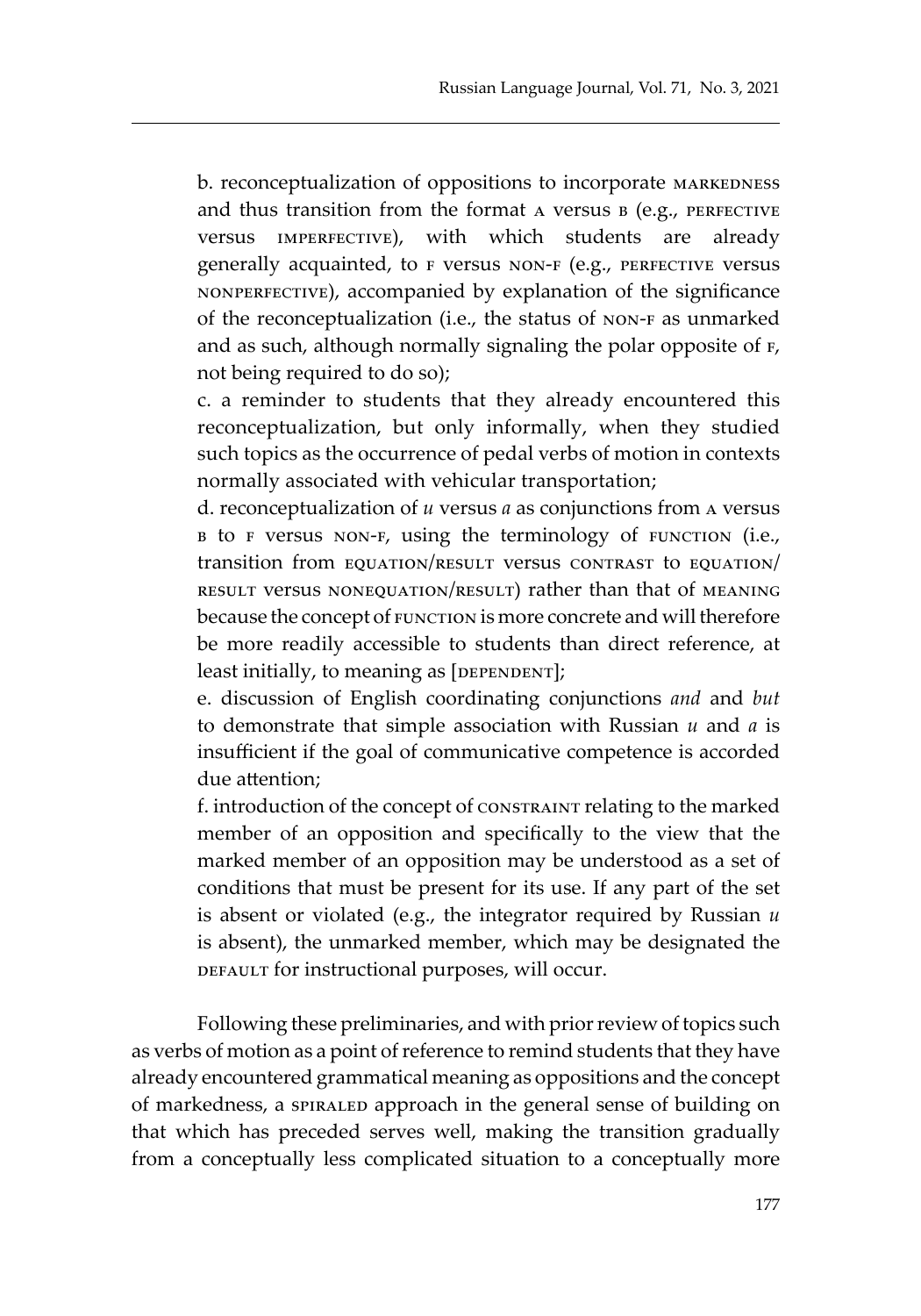complicated one. The final step for the instructor is exercise preparation in which at least some of the frames included permit EITHER *и* or *a* as a reflection of the communicative intent of the speaker. The Rozental', Golub, and Telenkova (2016) exemplars of *и* and *а* provide models for the creation of more contemporary—and nonliterary—exemplars by the instructor. Other types of exercises, with FUNCTION replacing MEANING to enhance student accessibility, may also be of value; e.g.,

a. exercises distinguishing *and* from *but* in English to reinforce the concept of opposition in which one term is specified but the other is not and is therefore characterized by a usual function (i.e., the polar opposite of its partner) but not confined to it;

b. exercises focusing on the function(s) of *и* and emphasizing its marked value but including a reference to the restriction on its occurrence—the syntactic constraint;

c. exercises introducing *а* not as the polar opposite of *и*, although that function is usual, but as the default capable of occurring in conjunction with constraints on the marked member of the opposition;

d. support via reading and the examination of attestations in authentic texts.

There is little doubt that the more sophisticated grammatical presentation required for a deeper understanding of Russian *и* and *а* demands special effort and dedication on the part of both instructors and students. The additional exertion, however, is not difficult to justify, especially in upper-level courses, in view of the stated goal of contemporary language instruction: COMMUNICATIVE COMPETENCE. Construed broadly, communicative competence is not restricted to oral communication on everyday topics with the additional communicative ability provided by specialized lexicon to discuss less-common topics. In principle, communicative competence should be extended as well, especially at the advanced levels of instruction, to scholarly and professional endeavors i.e., endeavors that involve translation as well as oral communication and in which there is, as a result, a need for the grammatical precision required by close reading and accurate comprehension that more sophisticated grammatical presentation of topics—generally those topics in which Russian differs in its detail from that of the native language of the learner—provides.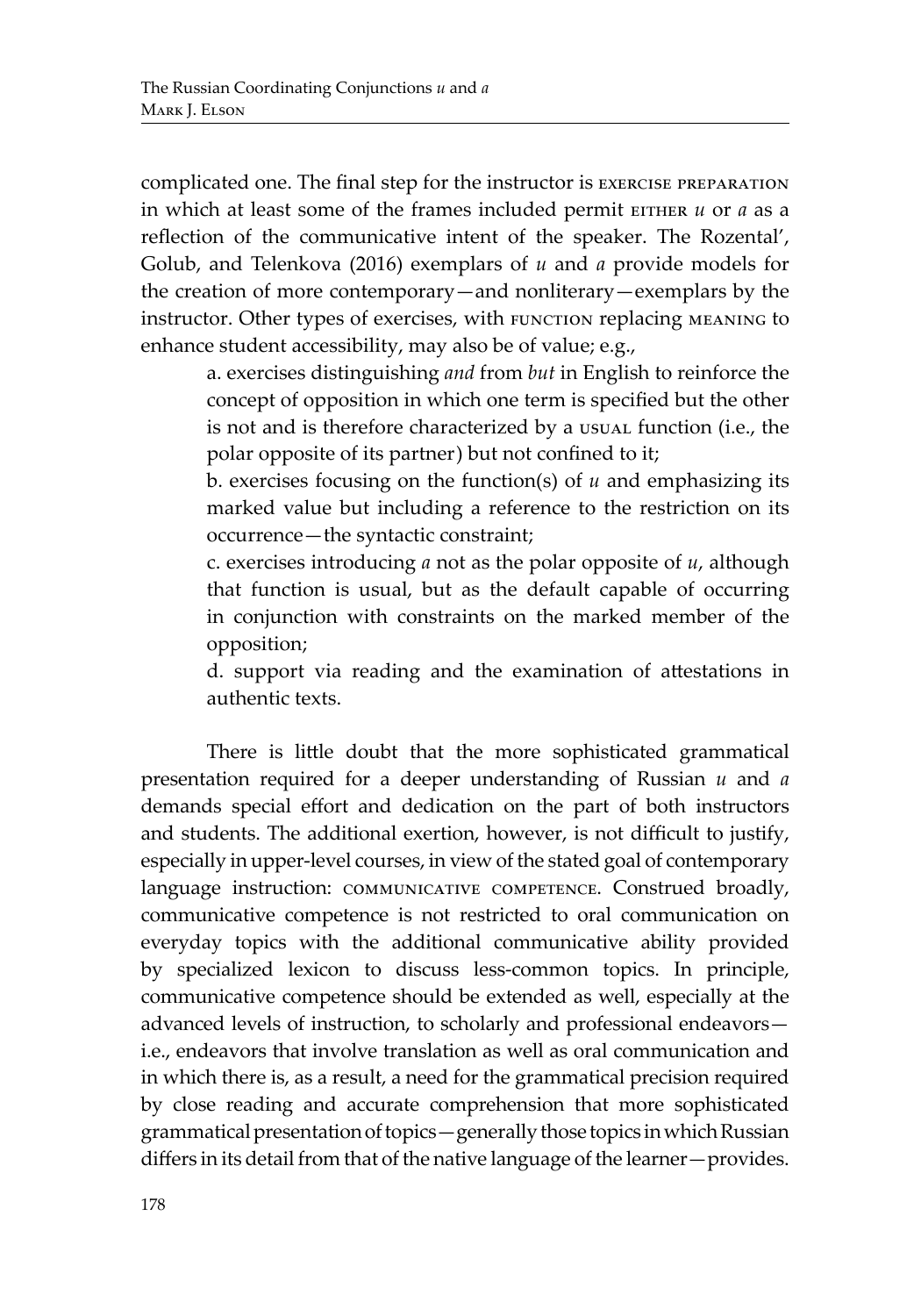# **Appendix A: Representative Treatments of Russian** *и* **and** *a* **in Beginning-Level Russian Language Textbooks**

# *Table 1. Older exemplars*

|                                              | $\mathcal{U}$                                                                                     | a                                                                                                                                 |  |
|----------------------------------------------|---------------------------------------------------------------------------------------------------|-----------------------------------------------------------------------------------------------------------------------------------|--|
| LUNT<br>1968, 31-32                          | and; joins words that<br>are on the same level;<br>represents equality or<br>addition             | no exact equivalent in English;<br>sometimes translated as and<br>and sometimes as <i>but</i> ; denotes a<br>contrast             |  |
| <b>STILMAN</b><br>AND HARKINS<br>1972, 47-48 | connects several members<br>of a sentence to which the<br>statement made is equally<br>applicable | separative; two different<br>statements are made about two<br>members of a sentence; merely<br>different although not contrastive |  |
| Clark<br>1983, 62                            | and                                                                                               | but (rather)                                                                                                                      |  |
| LAUNER<br>1974, 66-67                        | combines two<br>elements into a unit; its<br>mathematical analogue is<br>a plus sign              | exclusivity                                                                                                                       |  |

# *Table 2. More recent exemplars*

|                                    | $\boldsymbol{\mathcal{U}}$                                                             | а                                                                                          |  |
|------------------------------------|----------------------------------------------------------------------------------------|--------------------------------------------------------------------------------------------|--|
| LUBENSKY<br>ETAI.<br>2001, 32      | joining                                                                                | joining and contrasting                                                                    |  |
| Lekić et al.<br>2008, 54           | signals similarities                                                                   | signals differences                                                                        |  |
| ROBIN ET AL.<br>2012, 102-103      | <i>and</i> ; two things are the<br>same; there is no contrast                          | two contrasts; two different<br>comments are made about two<br>different topics            |  |
| NUMMIKOSKI<br>2012, 59             | and; parallel                                                                          | and/but; slight contrast; often<br>starts a question                                       |  |
| DEBENEDETTE<br>ET AL.<br>2016, 2.2 | connects items; a + sign;<br>connects nouns and<br>phrases and clauses into a<br>chain | no single English equivalent;<br>introduces a phrase that contrasts<br>with a previous one |  |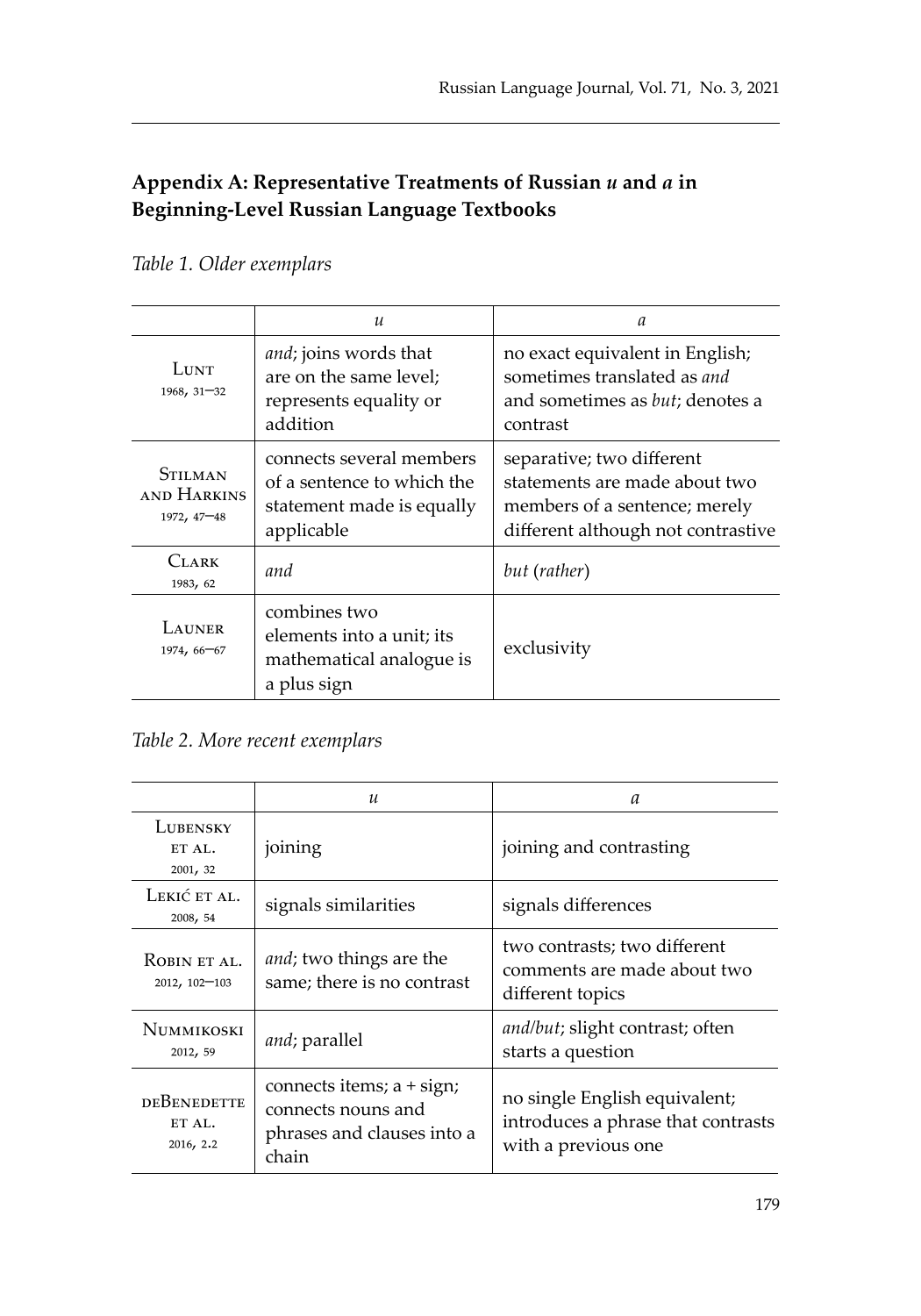# **Appendix B: The Russian Conjunctions** *и* **and** *a* **with a Semantic Integrator in Native Speaker Responses (8 respondents)**

| <b>SEMANTIC</b><br><b>INTEGRATOR</b> | <b>SIMPLE</b><br><b>SENTENCE 1</b> | <b>SIMPLE</b><br><b>SENTENCE 2</b> | $\mathcal{U}$  | $\mathfrak a$ | ula          |
|--------------------------------------|------------------------------------|------------------------------------|----------------|---------------|--------------|
| (А) Что дела-<br>ют дети?            | (1) Иван чита-<br>ет книгу         | Мария<br>смотрит<br>телевизор.     |                | 7             | 1            |
|                                      | (2) Иван чита-<br>ет книгу         | Мария читает<br>газету.            |                | 7             | $\mathbf{1}$ |
| (В) Что они<br>делают?               | (1) Иван чита-<br>ет книгу         | Мария<br>смотрит<br>телевизор.     |                | 7             | $\mathbf{1}$ |
|                                      | (2) Иван чита-<br>ет книгу         | Мария читает<br>газету.            |                | 7             | 1            |
| $(C)$ И он и она<br>заняты?          | $(1)$ Да, Иван<br>пишет письмо     | Мария<br>смотрит<br>телевизор.     | 1              | 7             |              |
|                                      | $(2)$ Да, Иван<br>пишет письмо     | Мария пишет<br>сочинение.          | $\overline{2}$ | 6             |              |
| (D) Они оба<br>заняты?               | $(1)$ Да, Иван<br>пишет письмо     | Мария<br>смотрит<br>телевизор.     | $\mathbf{1}$   | 6             | 1            |
|                                      | $(2)$ Да, Иван<br>пишет письмо     | Мария пишет<br>сочинение           | 2              | 6             |              |

# *Table 3. External semantic integrator*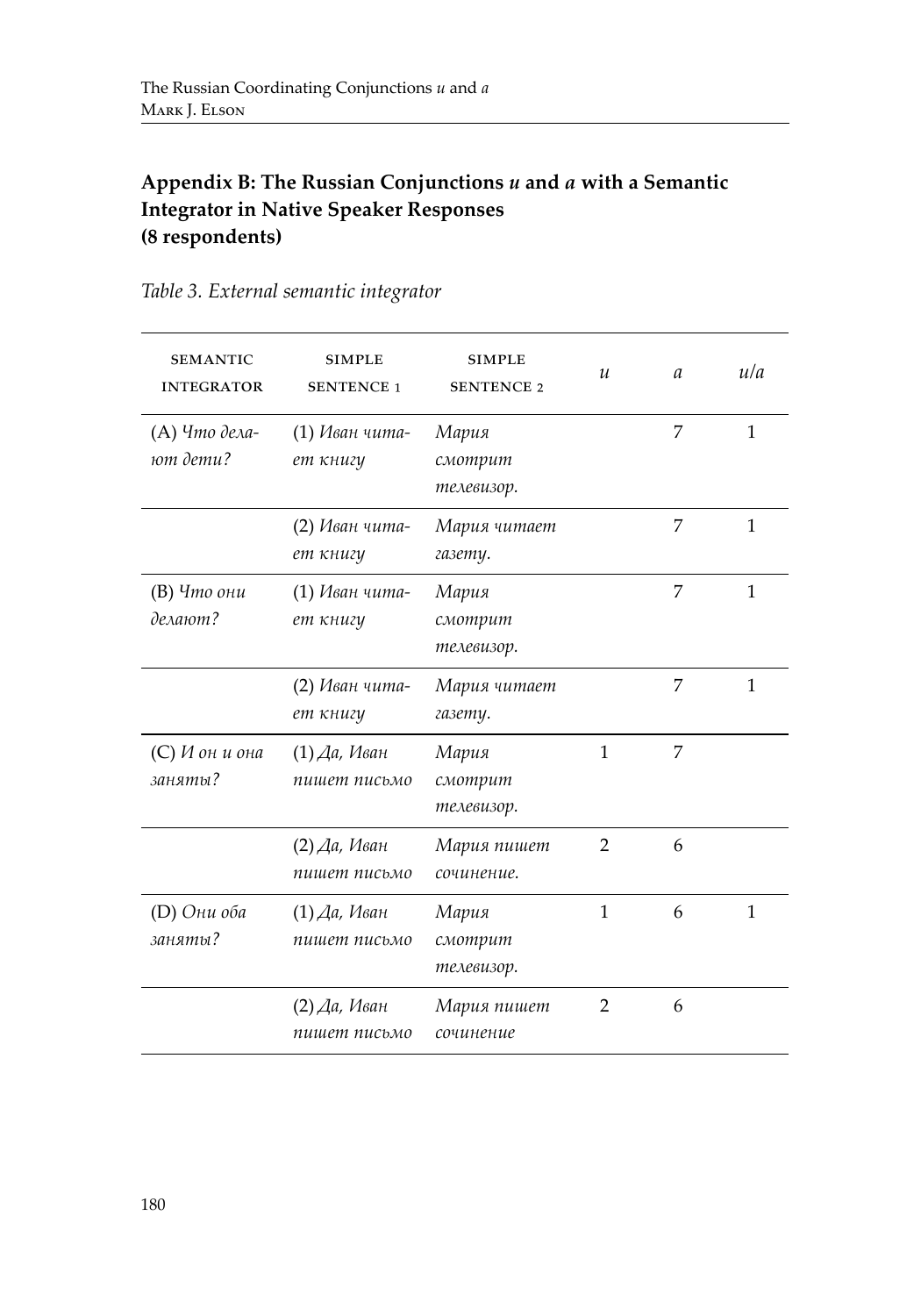| <b>SEMANTIC</b><br><b>INTEGRATOR</b> | <b>SIMPLE</b><br><b>SENTENCE 1</b> | <b>SIMPLE</b><br><b>SENTENCE 2</b> | u            | a | ula |
|--------------------------------------|------------------------------------|------------------------------------|--------------|---|-----|
| $(E)$ Я не знал,                     | (1) что Иван<br>пишет письмо       | что Мария<br>смотрит<br>телевизор. | 8            |   |     |
|                                      | (2) что Иван<br>пишет письмо       | Мария<br>смотрит<br>телевизор.     |              | 7 | 1   |
|                                      | (3) что Иван<br>читает газету      | что Мария чи-<br>тает книгу.       | 8            |   |     |
|                                      | (4) что Иван<br>читает газету      | Мария читает<br>книгу.             | $\mathbf{1}$ | 7 |     |
| (F) Вы уверены,                      | $(1)$ что Иван<br>пишет письмо     | что Мария<br>смотрит<br>телевизор? | 8            |   |     |
|                                      | (2) что Иван<br>пишет письмо       | Мария<br>смотрит<br>телевизор?     | $\mathbf{1}$ | 6 | 1   |
|                                      | (3) что Иван<br>читает газету      | что Мария чи-<br>тает книгу?       | 8            |   |     |
|                                      | (4) что Иван<br>читает книгу       | Мария читает<br>книгу?             | 8            |   |     |

# **References**

Blühdorn, Hardarik. 2008. "'Subordination' and 'Coordination' in Syntax, Semantics and Discourse: Evidence from the Study of Connectives." In *"Subordination" versus "Coordination" in Sentence and Text,* edited by C. Fabricius-Hansen and R. Wiebke, 59–85. Amsterdam: John Benjamins.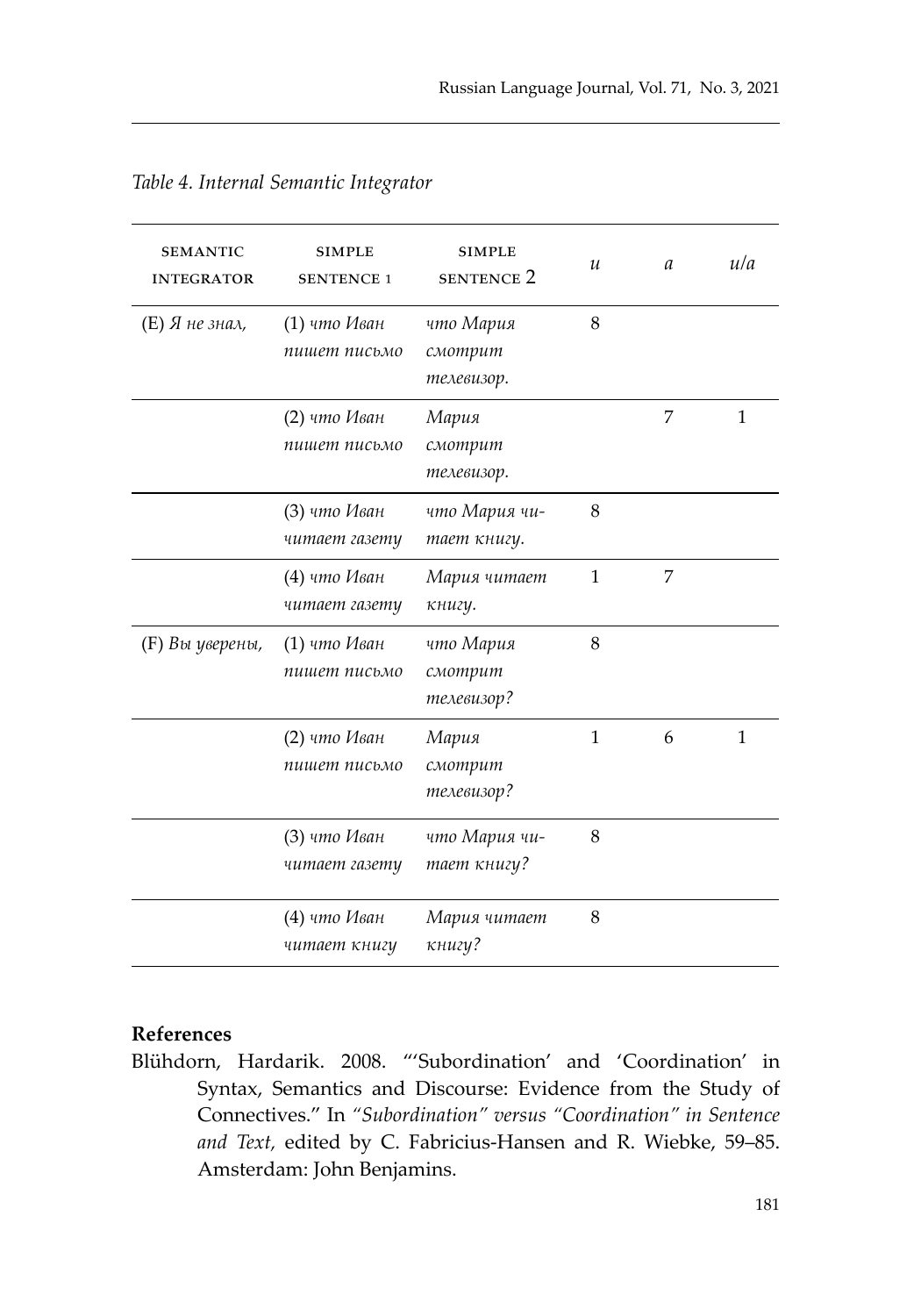- Borras, Frank M., and Reginald Frank Christian. 1971. *Russian Syntax*. 2nd ed. Oxford: Clarendon Press.
- Clark, Ben T. 1983. *Russian*. 3rd ed. New York: Harper and Row.
- deBenedette, Lynne, William J. Comer, Alla Smyslova, and Jonathan Perkins. 2016. *Mezhdu nami*. Accessed June 15, 2021*.* https:// mezhdunami.org.
- Dengub, Evgeny, and Marina Rojavin. 2010. "The Conjunctions *и, а*, and *но*: A Comparison of Usage by Heritage and Traditional Students of Russian." *Slavic and East European Journal* 54, no. 1: 147–164.
- Jakobson, Roman. 1984a. "Contributions to the General Theory of Case: General Meanings of the Russian Cases." In *Russian and Slavic Grammar: Studies 1931–1981,* edited by L. Waugh and M. Halle, 59–103. The Hague: Mouton.
- Jakobson, Roman. 1984b. "Shifters, Verbal Categories and the Russian Verb." In *Russian and Slavic Grammar: Studies 1931–1981,* edited by L. Waugh and M. Halle, 41–58. The Hague: Mouton.
- Janda, Laura, and John Korba. 2008. "Beyond the Pair: Aspectual Clusters for Learners of Russian." *Slavic and East European Journal* 52, no. 2: 253–269.
- Jasinskaja, Katja, and Henk Zeevat. 2008. "Explaining Additive, Adversative and Contrast Marking in Russian and English." *Journal of the American College of Cardiology*, no. 24: 65-91.
- Kagan, Olga, Frank Miller, and Galina Kudyma. 2006. *V puti*. 2nd ed. Upper Saddle River: Pearson.
- Kiparsky, Paul. 1968. "Linguistic Universals and Language Change." In *Universals in Linguistic Theory*, edited by E. Bach and R. Harms, 170–202. New York: Holt, Rinehart and Winston.
- Lang, Ewald. 1984. *The Semantics of Coordination.* Amsterdam: John Benjamins.
- Launer, Michael. 1974. *Elementary Russian Syntax*. Cambridge: Slavica.
- Lekić, Maria D., Dan E. Davidson, and Kira Gor. 2008. *Russian Stage One: Live from Russia. Volume 1*. 2nd ed. Dubuque: Kendall/Hunt.
- Lubensky, Sophia, Gerard Ervin, Larry McLellan, and Donald K. Jarvis. 2001. *Nachalo Book 1*. 2nd ed. New York: McGraw-Hill.
- Lunt, Horage G. 1968. *Fundamentals of Russian*. Rev. ed. New York: W.W. Norton.
- Nummikoski, Marita. 2012. *Troika*. 2nd ed. New York: John Wiley & Sons.